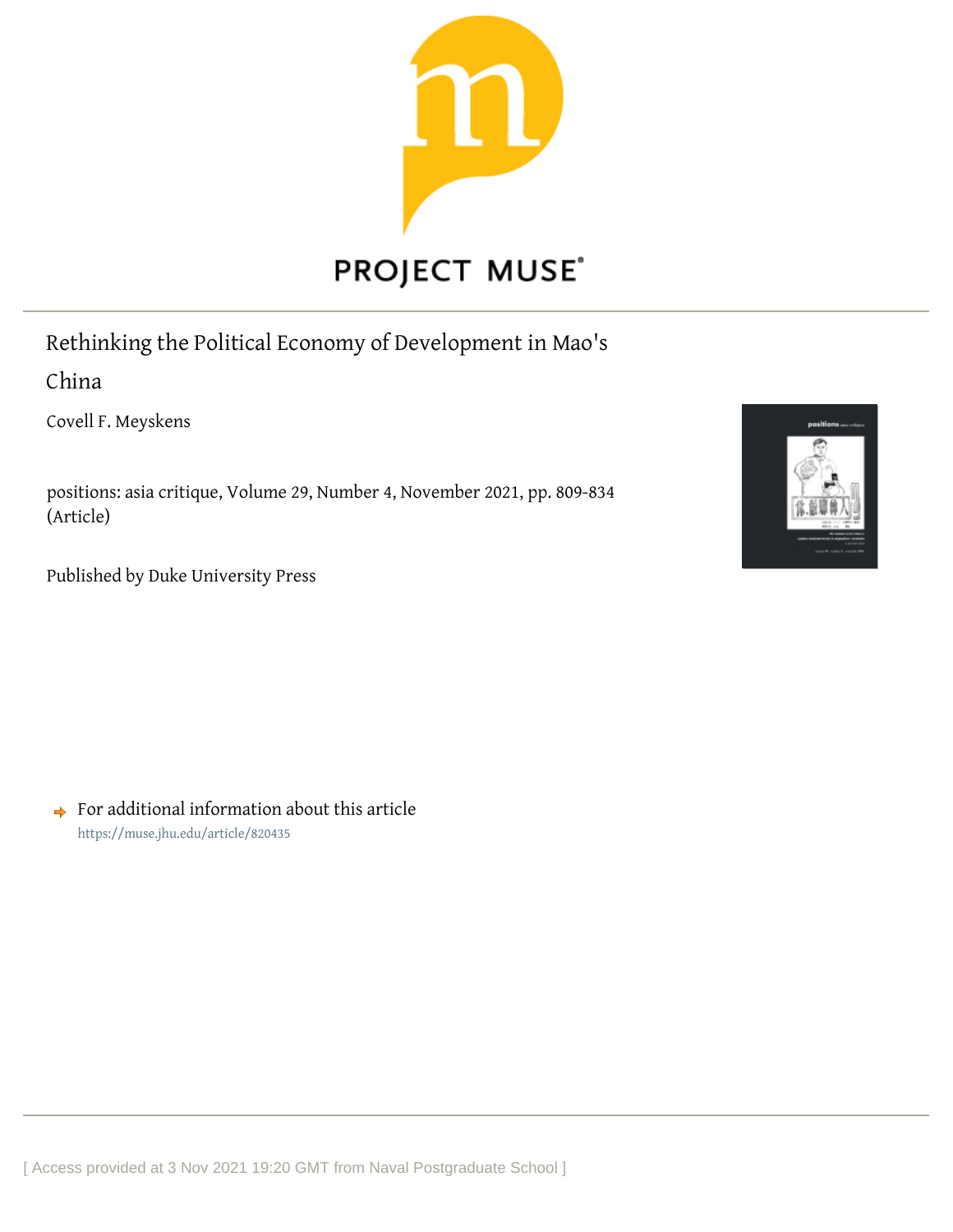## **Rethinking the Political Economy of Development in Mao's China**

Covell F. Meyskens

If someone publicly declares today that China failed to develop under Mao Zedong, there is typically little need for explanation since this viewpoint accords with popular understandings of the history of state socialism in the twentieth century. In the contemporary era, a widely accepted narrative is that during the Cold War a protracted struggle took place between capitalism and socialism, and in the end capitalism won, and socialism lost. For many, capitalism's victory in the Cold War is taken as a sign of its economic superiority, and socialism's defeat is treated as definitive proof of its economic failure (Gaddis 1997; Fukuyama 1992). This same binary of success and failure frequently structures scholarly analysis of the Chinese economy in the Mao period. In the pages that follow, I do not intend to resolve the question of whether Mao's China was an economic success or failure. My aim is different. I come at the issue of the Chinese economy under Mao

*positions* 29:4 DOI 10.1215/10679847-9286714 Copyright 2021 by Duke University Press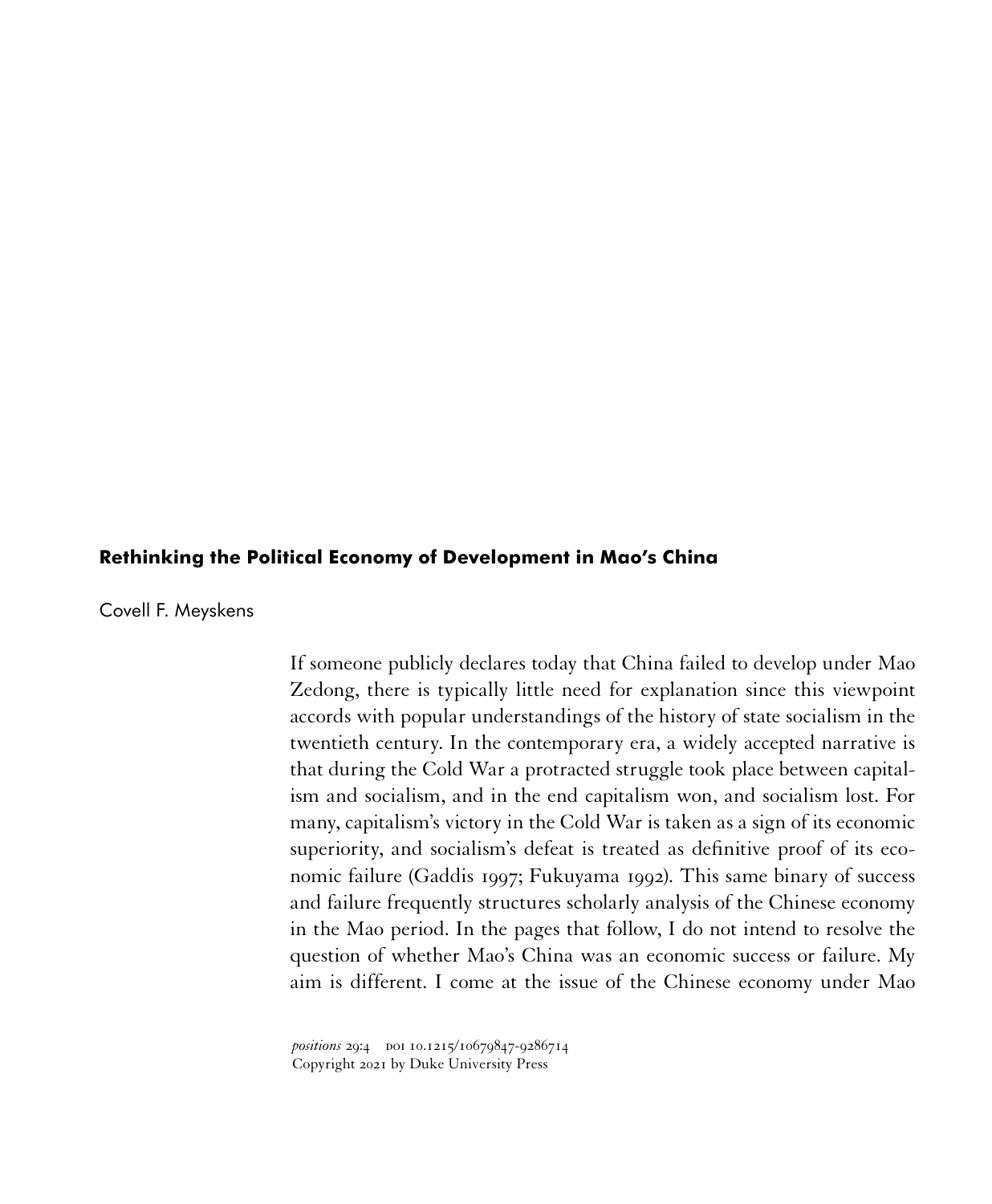from a meta-perspective, critically examining two theoretical frameworks used to evaluate Maoist economic affairs and presenting alternative explanations that I suggest more adequately explain the political economy of development in Mao's China.

Both of the theoretical frameworks that I focus on in this article presume to know what economic practices the Chinese Communist Party (CCP) should have engaged in and fault the Party for not conforming to their standards of judgment. I argue that this normative approach to analyzing Maoist development is wanting for four reasons, all of which are a result of not taking economic practices in Mao's China on their own terms. In its drive to depict China as acting in an anomalous manner, this normative standpoint insufficiently attends to the empirical specificities of economic activities of the Mao era. It does not take enough into account how China's socialist identity shaped the Communist Party's economic initiatives. Nor does it dig deep enough into how the geopolitical dynamics of the Cold War influenced Chinese development. This way of writing the history of the Mao period also overlooks similarities between China and other developmental states in Cold War East Asia.

The first theoretical framework that this article lays out and critiques is based on neoclassical economic theory. According to neoclassical economics, the fundamental issue with the CCP's approach to development was its inefficiency. A major source of inefficiency was the Party's decision to repress markets and not prioritize growth in light industry—the economic sector for which China's large population provided a comparative advantage. If the Party had pursued this policy direction, the theory goes that then domestic growth and consumption would have been higher. Instead of adhering to this comparative advantage-conforming policy line, the CCP concentrated on heavy industrial growth and implemented a policy of import substitution.

While supporters of the neoclassical framework criticize the CCP for contravening the principle of comparative advantage, proponents of the second framework think that the problem with Mao's China was that it never broke completely with capitalist practices and never truly turned into a socialist country. Still entrenched in capitalist logics, the CCP made China into a state capitalist regime. Theoretical claims of this sort come in two different varieties. The first variety maintains that China was state capital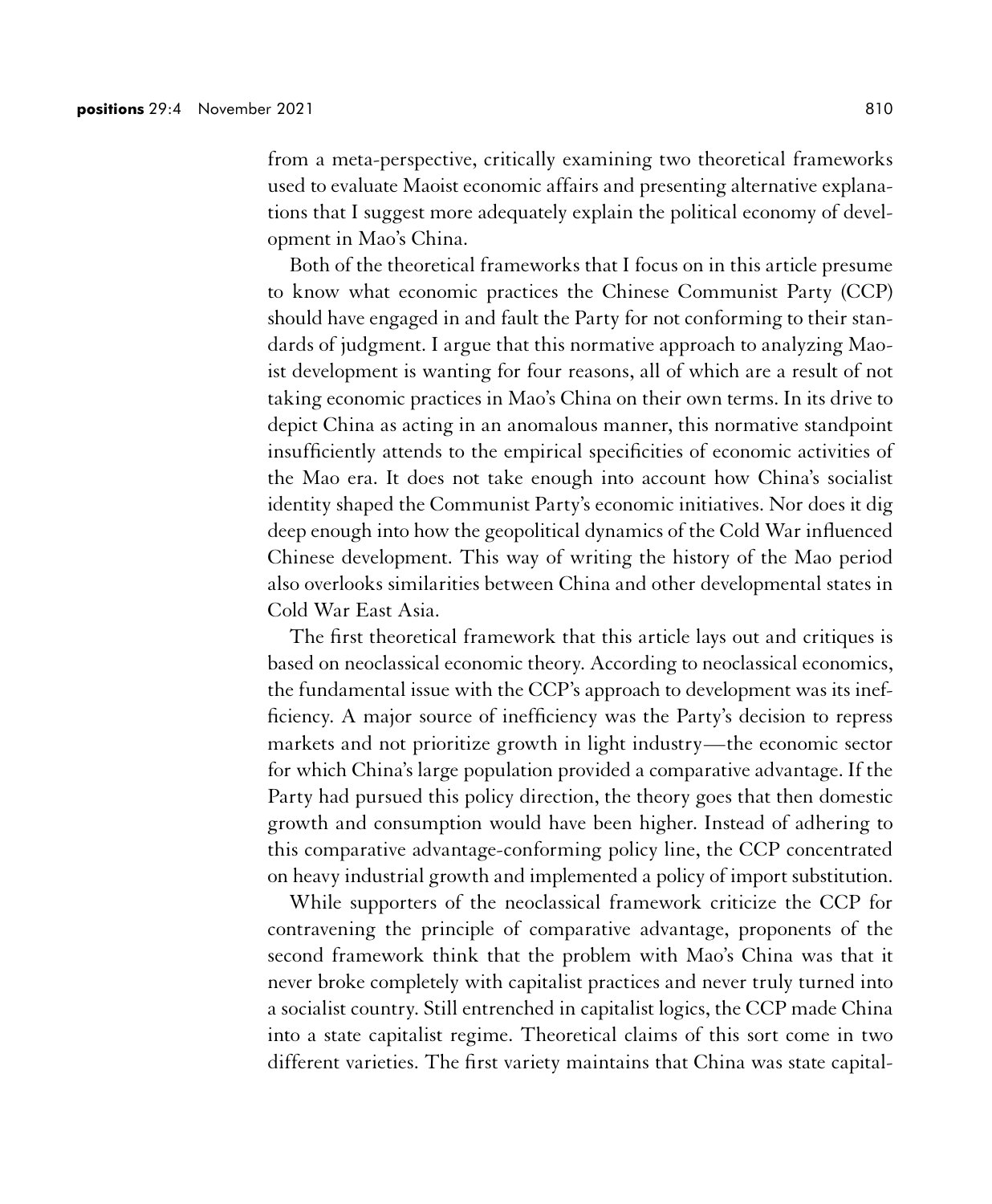ist, because markets were not entirely liquidated, and the government took on a superintendent role in economic affairs. The second variety holds that China maintained a capitalist economy under Mao, since surplus value continued to be extracted from labor and channeled into capital accumulation. The only difference was that, rather than private actors exploiting workers, it was state agents running a countrywide bureaucracy who oversaw the mining of surplus value from Chinese labor to increase national capital and be internationally competitive.

I argue here that neither the neoclassical nor the state capitalist framework gives a sufficient assessment of the political economy of development in Mao's China. The neoclassical framework falls short in two regards. First, neoclassical analysis portrays the CCP's economic policies as abnormal. However, many of the developmental techniques implemented in China were practiced by other East Asian states that also sought to avoid overreliance on more advanced industrial countries and strengthen their geopolitical position. Second, while the CCP did not funnel its big rural population into light industry, government administrators did mobilize large quantities of rural labor for another purpose. The Maoist state routinely made up for scarce domestic machinery by routing masses of rural workers into laborintensive infrastructure construction projects.

The state capitalist framework, on the other hand, errs in not sufficiently considering the seminal effects that the CCP's identification of China as a socialist country had on its economic course. As students of Marxist-Leninism, CCP leaders followed central pieces of its narrative of how to liberate China from feudalism and capitalism. Following Marxist-Leninism's stagist view of history, Party officials sought to have China progress first to a socialist developmental phase before reaching history's finale and morphing into a communist industrial nation. To attain this end, the Party undertook a series of policies to contain economic practices and actors that were viewed to be in the way of China's progress toward the end of history. Markets and private property were suppressed. The population was classified into political categories that structured their life chances and differentiated their value to socialist development. People in turn came to see their class status not based on their socioeconomic position as Marxism argues is the case in a capitalist system, but rather in terms of their state-assigned political category.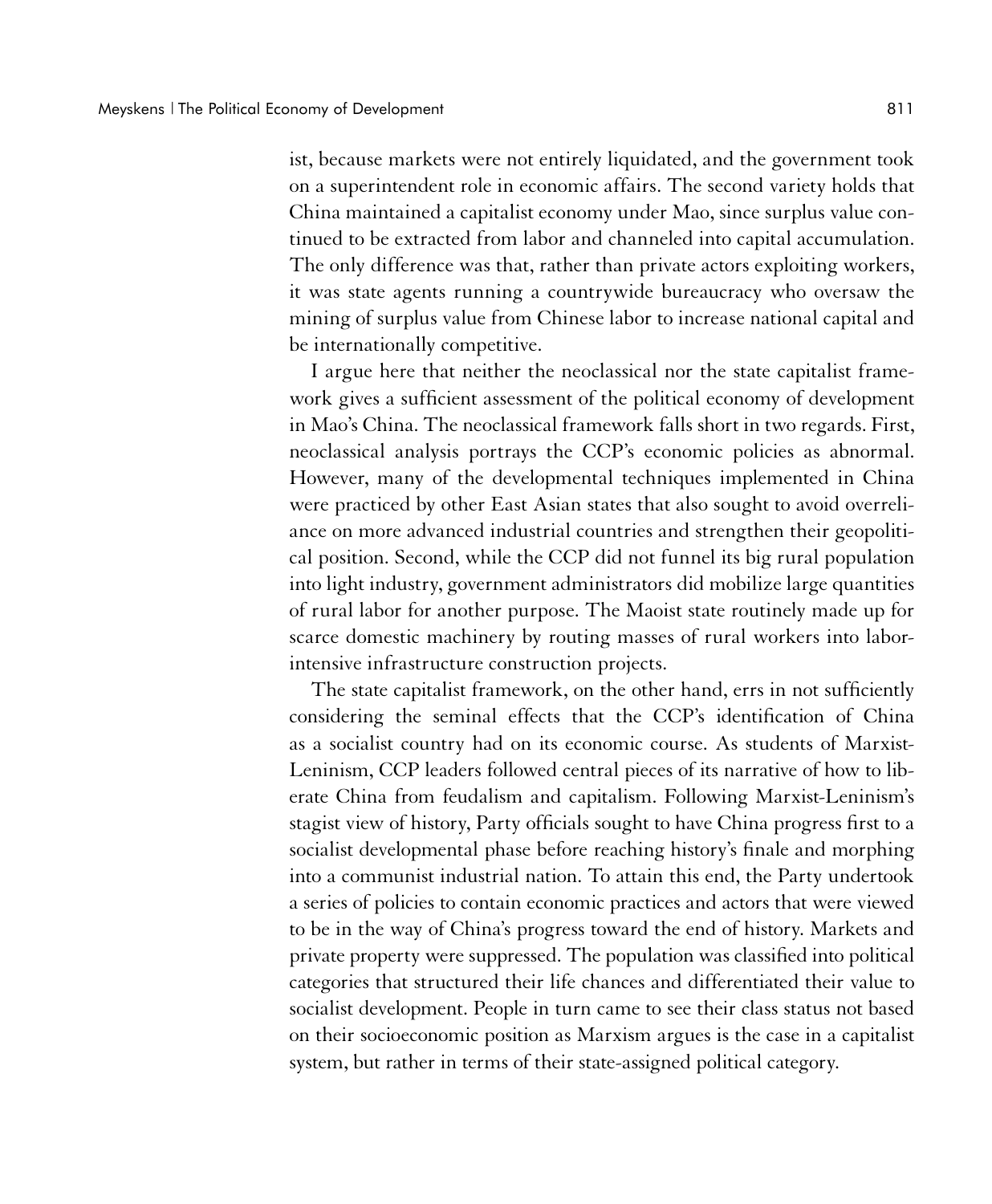In line with the Soviet model of development, the Communist Party also gave first priority to heavy industrial growth, underfunded rural development, and treated labor exploitation as nonexistent in a socialist system, thereby delegitimating demands by laborers for better working conditions as contrary to the objectives of socialist developmentalism. As a result of the underdevelopment of the countryside, the money-commodity-money relationship, which Marx asserted was characteristic of capitalism, became largely nonoperative in rural areas, as the Party demonetized them to bolster urban industrialization. Cash became very scarce in the urban economy too, as many items were only obtainable with state-issued ration coupons. China's geopolitical standing as a socialist country also significantly impacted its developmental trajectory. Beset by fears that the United States and the Soviet Union might militarily challenge China, Party leaders militarized China's developmental strategy and sanctioned the criticism of anyone who advocated alternative developmental methods as supporting bourgeois capitalist, Soviet, or counterrevolutionary policies that conflicted with the Party's project of building socialism in China.

## **The Neoclassical Framework**

When scholars assess the political economy of Mao's China according to neoclassical principles, the most frequent problem that they cite is its inefficiency (Branstetter and Lardy 2008: 634; Deng and Shen 2019; Lin 2003: 70–90; Lin 2012: 71, 78; Naughton 2007: 80–82). Yet the question is inefficient in comparison to what? The answer is that the Chinese economy was inefficient in comparison to what neoclassical theory assumes to be optimal conduct (Marshall 1890). What the Chinese Communist Party should have done, following neoclassical norms, is favor markets and invest in economic sectors in which it had a comparative advantage (Ricardo 1817). This was not what the Communist Party did. It instituted a planned economy in which government personnel regularly flouted the principle of comparative advantage and tried to keep market activity to a minimum.

According to neoclassical ideas of correct economic behavior, the Communist Party should have recognized that the most efficient method of achieving economic growth was channeling resources toward labor-intensive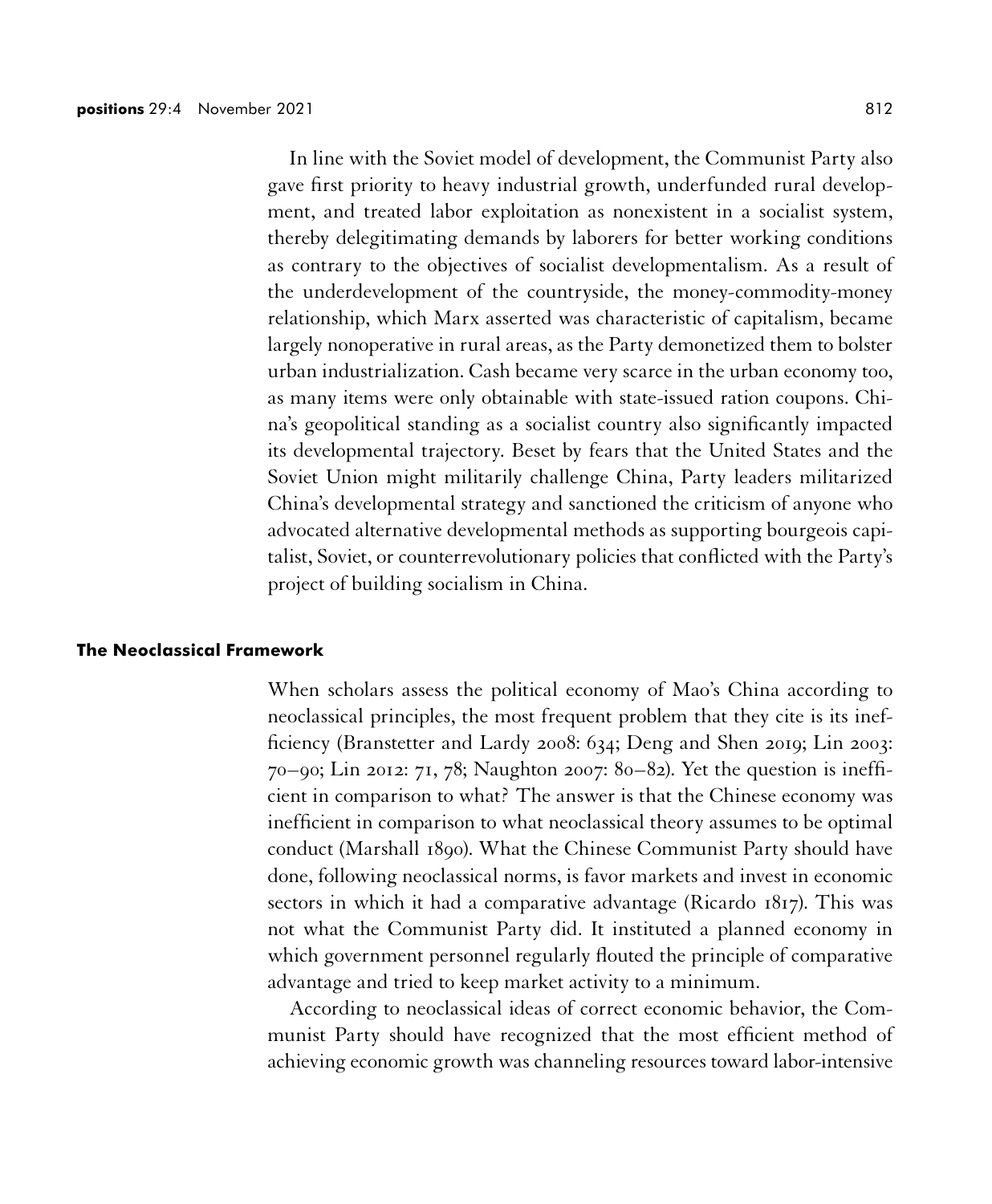industries because China was short on capital and had a big population. The Chinese government did not follow this developmental policy. It ignored the comparative advantage that its huge labor force gave it in the labor-intensive light-industrial sector. Instead, it promoted heavy industrial development and pursued import substitution. The latter policy caused the prices of domestic goods to be higher than on international markets, and it enabled Chinese companies to remain inefficient, since they were not subject to foreign pressures to innovate, increase quality control, and improve production methods. Prioritizing heavy industrial development led to inefficiencies too, as start-up costs for projects were higher not only because China had a small existing capital base but also because building heavy industry required larger initial outlays than light industry.

#### **Development in Cold War East Asia**

Examined through the lens of neoclassical theory, Chinese developmental policy appears to have irrationally broken with universally valid economic truths. However, when the same policies are placed in regional perspective, Chinese industrial strategy appears not to be unreasonable but rather to be cut from a similar cloth as the economic practices of other East Asian states during the Cold War. In Taiwan, Japan, and the two Koreas, state elites implemented policies of industrial growth that while not exactly the same as China's still had significant overlap. As Bruce Cumings (1999: 88–92) has illustrated, government administrators in all four countries fostered development by nationalizing industries or forming cartels, shielding domestic industry from international competition, intentionally setting high prices for producer goods and low prices for consumer goods, backing import substitution, maximizing the extraction of agricultural resources, suppressing consumption, and maintaining a tight lid on labor politics. Every one of these policies also found favor in Mao's China.

Seen in this light, Chinese economic statecraft was not an aberrant deviation from a presumed neoclassical norm. It was part of a regional trend of East Asian states supervising development to establish a domestic industrial base that prevented national dependency on foreign industrial goods and shored up the country's geopolitical condition. By drawing attention to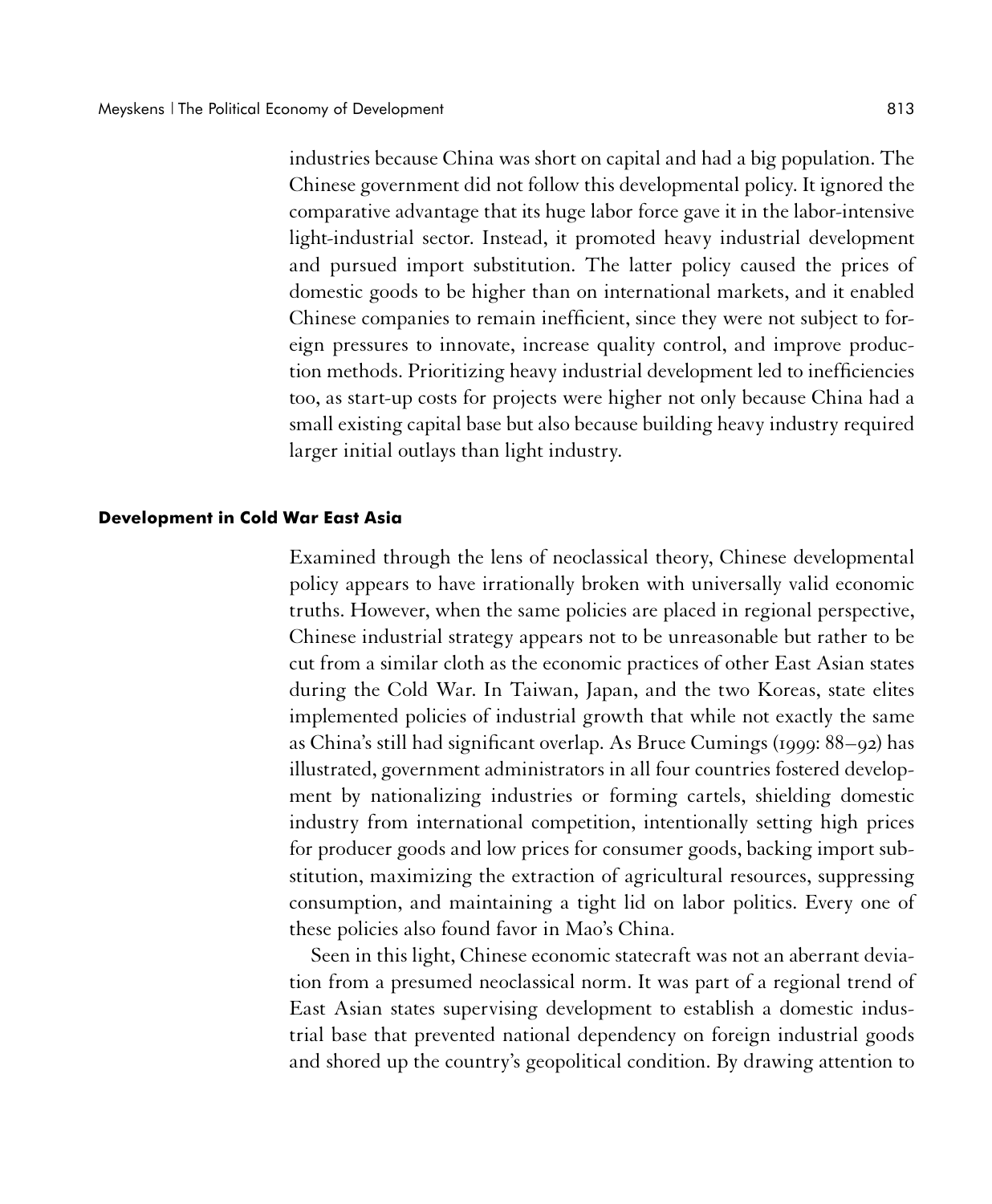points of resemblance between the developmental strategies of Mao's China and other states in East Asia, I do not mean to imply that they were identical in every respect. They were most definitely not. There were, however, structural commonalities in how East Asian governments on both sides of the Cold War divide handled national development. They all treated the creation of a robust industrial apparatus as a vital national affair that could not be left to the vicissitudes of domestic or international markets. Central government administrators had to take a leading role in overcoming the nation's underdeveloped state and constructing a new industrial future (Amsden 1989; Johnson 1982; Wade 1990).

## **Labor-Intensive Infrastructure Construction**

Neoclassical interpretations of the Chinese economy under Mao also overlook the central role that labor-intensive methods of economic development played in the CCP's drive to transform China into an industrial nation. As Sigrid Schmalzer (2014: 79) has demonstrated, the CCP had leaned on the mass mobilization of labor as a means of development since the 1930s when it had to make do with the scant resources present in the impoverished mountains of inland China where its revolutionary base areas were located. The form that labor-intensive development assumed after the People's Republic of China's (PRC) establishment in 1949 was not the light-industrial sort that neoclassical economists take China to task for disregarding. It involved Chinese government representatives marshaling large quantities of labor to build economic infrastructure.

Like the CCP's statist approach to development, this strategy of bolstering China's infrastructural foundation was not an economic anomaly only found in socialist China. Its basic method bore a striking resemblance to the policy proposals of developmental economist W. Arthur Lewis. In his landmark 1954 paper "Economic Development with Unlimited Supplies of Labour," Lewis contended that if a country had very little in the way of industrial resources but had a large agricultural population, then one way that the government could bring about industrialization relatively quickly was to restrict consumption and direct idle rural labor toward the construction of infrastructure (Eisenman 2018: 7–8). The CCP pursued an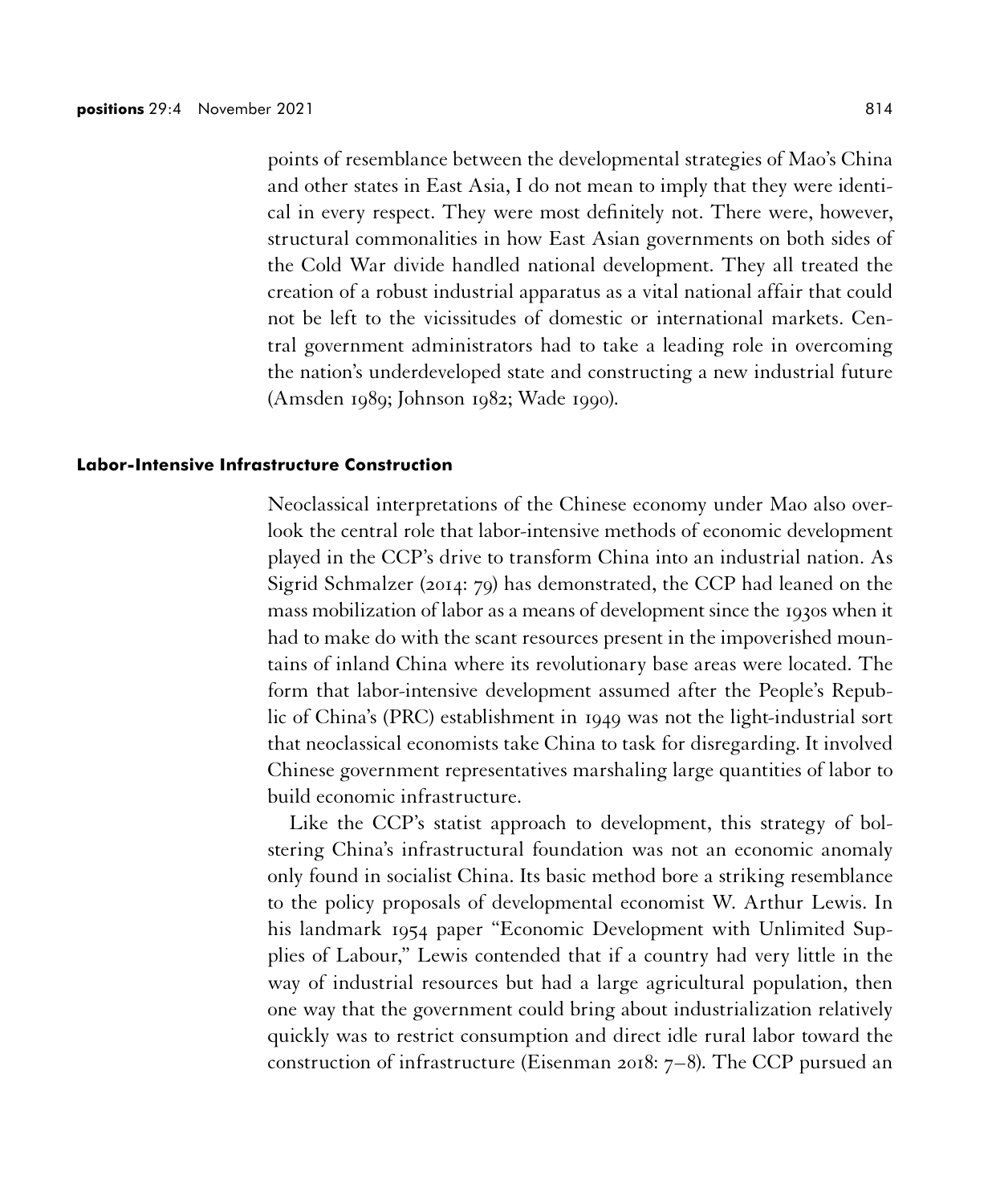analogous developmental strategy right from the beginning of the PRC, marshaling a hundred thousand rural workers in the early 1950s to build the first railroad executed under CCP rule—the Chengdu-Kunming Line (Chengyu tielu 1953).

In subsequent years, economic planners continued to count on the muscle power of rural labor to complete other railroad projects (Meyskens 2015). The same labor-intensive construction techniques were utilized to erect dams, set up oilfields, reclaim land, put up buildings, fell forests, dig irrigation networks, and construct other pieces of infrastructure (Hershatter 2011: 241; Li 2009: 239–41; Pietz 2015: 174–82, 187–229, 238–51; "Shiyou shiren" 2000; Zhou 2018: 69–86). In all these economic endeavors, government representatives routinely made up for a lack of adequate industrial machinery by mustering a large rural labor force and assigning its members to perform labor-intensive construction work. The Communist Party thus did not ignore its comparative advantage in undertaking economic activities that required a sizable number of workers. Labor-intensive development was indeed central to the Party's approach to building China into a socialist industrial society, just not in the manner prescribed by neoclassical economics.

## **The State Capitalism Framework**

For neoclassical analysts, the principal defect of the political economy of Mao's China was its inefficiency. On the opposite end of the political spectrum, scholars inspired by Marx and his progenitors have dealt with the issue of Chinese development from a rather different perspective. They question whether it is even correct to characterize China during the Mao era as a socialist economy. They argue that the PRC is more appropriately categorized as a form of state capitalism. This line of argumentation has taken two different forms. The first variety bases its claim that Mao's China was a form of state capitalism on the continuing existence of markets and the state's attempt to control market activities. According to this line of reasoning, if markets are operating in a given time and place, and state agents are heavily involved in administering economic relations, then that economic system is rightly classified as an instance of state capitalism.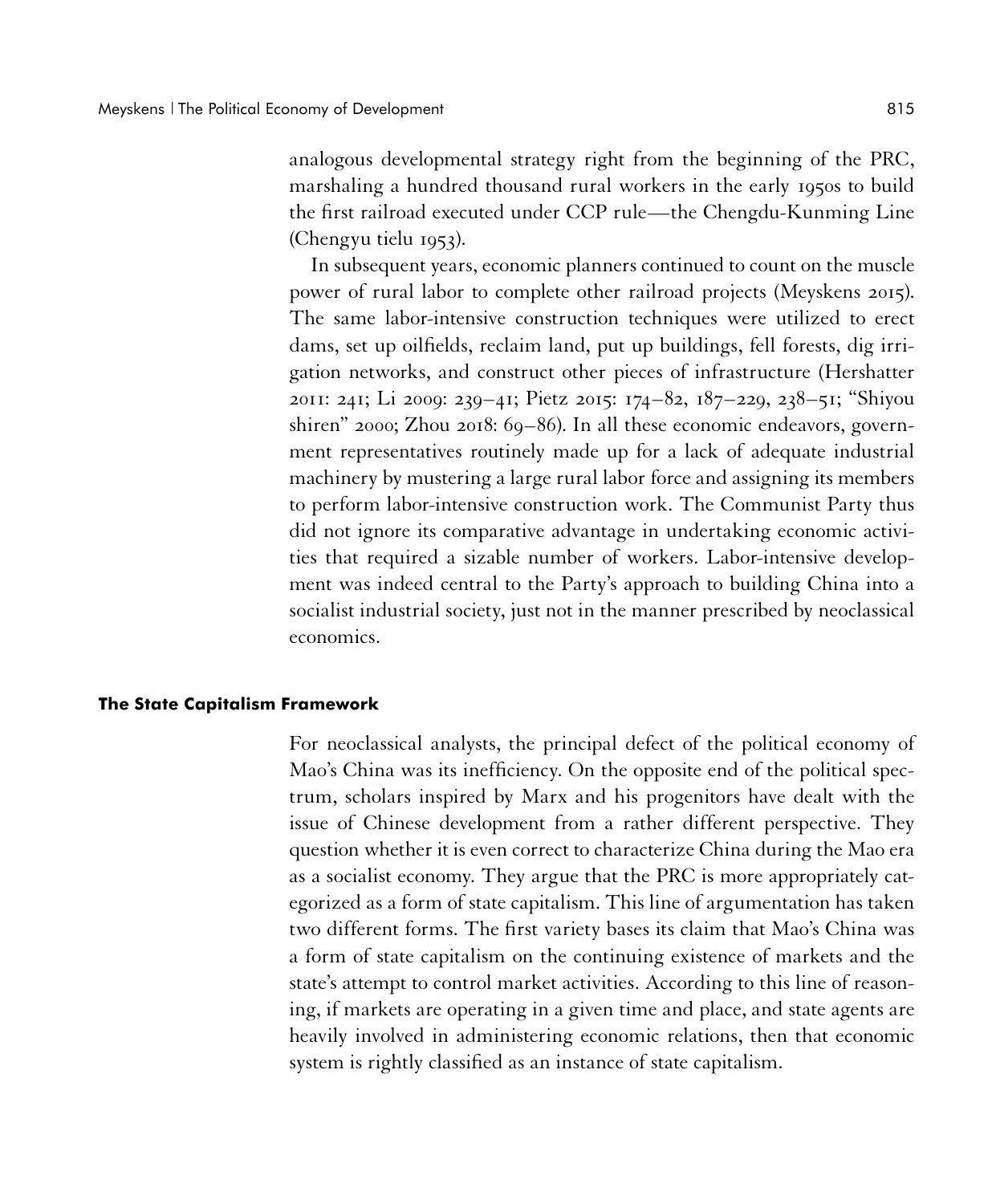This line of argumentation has not yet become a well-established historiographic position in studies of the Mao period (Gerth 2020; Zhao 2018: 13). It is, however, a well-worn theme in Marxist studies of the Soviet Union and East European states (van der Linden 2007: 59–62, 107–25, 180–92, 258–79). Given the amount of ink that has been spilled determining whether the persistence of markets disqualified the Soviet Union and East European countries as socialist states and made them into state capitalist regimes, it seems likely that this genre of argument will gain more prominence in PRC studies in years to come.

In a recent edited volume (Liu and Murthy 2017), Viren Murthy has argued from a very different theoretical perspective that state capitalism was the dominant politico-economic form in Mao's China. His claim is rooted in the work of Marxist historian Moishe Postone. According to Postone (2017: 44), countries like the Soviet Union and Mao's China were not socialist. They were statist regimes pursuing, in Postone's words, "alternative forms of capitalist accumulation." Postone (2017: 32, 34) comes to this conclusion based on a set of theoretical assumptions. He maintains that "traditional Marxism" has wrongly assumed that a regime is socialist if a proletarian movement forms a political regime that abolishes private property and markets and founds "a new form of society, characterized by collective ownership of the means of production and economic planning."

Postone is of the opinion that this view of socialism derives from a faulty interpretation of Marx's analysis of capitalism. According to Postone, the essential characteristics of a capitalist society are not the presence of private property and the market. Rather, the key determining attribute of capitalism is economic agents exploiting labor through the extraction of surplus value which is reinvested into the production process to increase the accumulation of capital. Postone (2017: 40) deduces from this argument that putatively socialist regimes were really state capitalist in character since they constructed elaborate administrative structures to extort surplus value from labor and plough it back into capital accumulation.

Postone is not alone in opining that states in the twentieth century that declared themselves socialist were actually state capitalist. In the history of Western Marxism, many scholars have taken this position (e.g., van der Linden 2007). The theoretician who comes closest to encompassing Postone's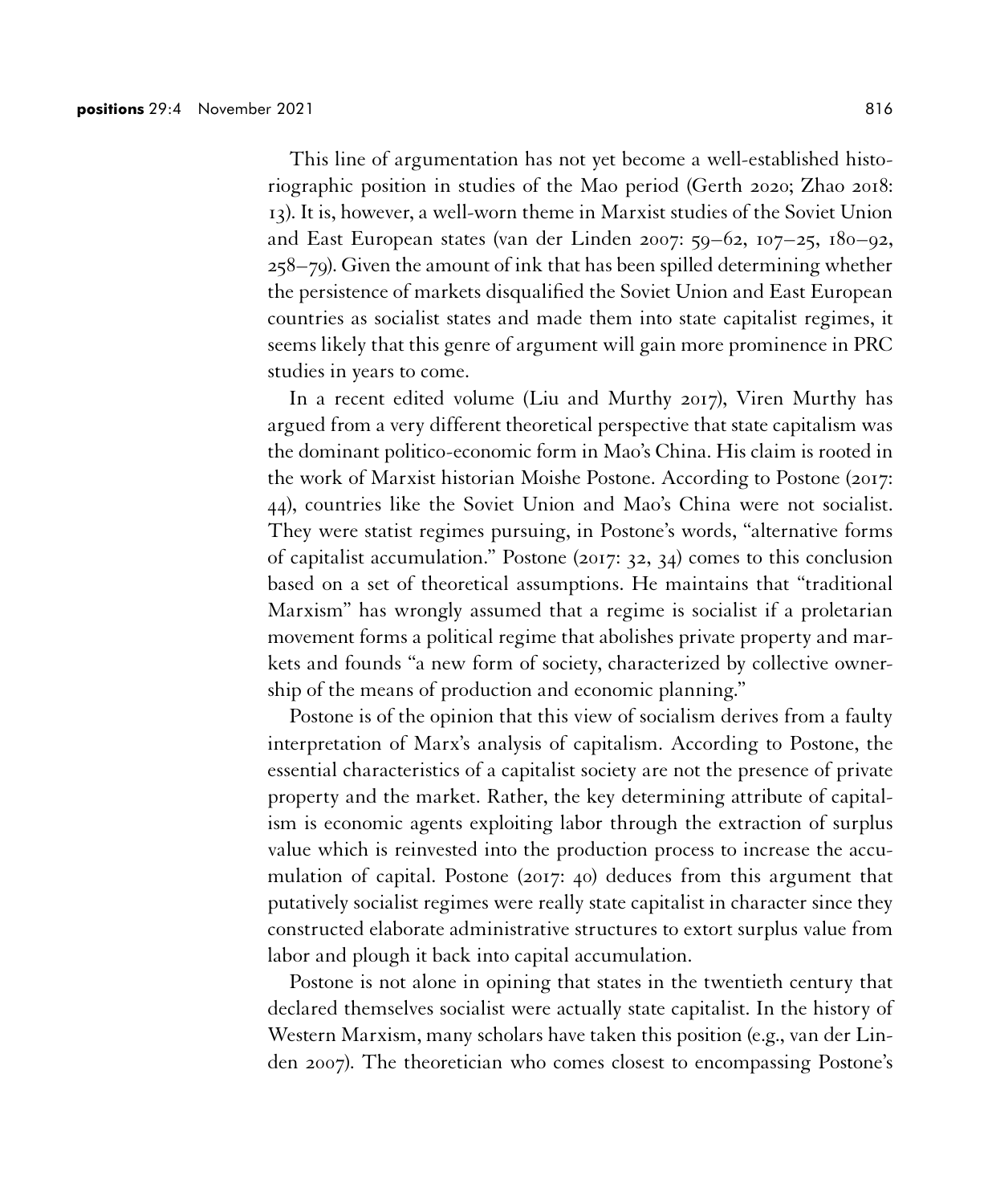arguments is Friedrich Pollock. A member of the Frankfurt School, Pollock (1982: 75–78) averred that a governmental regime was state capitalist if it met the following conditions: the replacement of autonomous markets with a governmental regime that manages the entire nation as if it were one huge capitalist factory. Under state capitalism, the whole nation becomes a signal corporation in which different economic sectors are treated like the workshops of a factory whose coordination the state orchestrates to augment the accumulation of national capital. To this end, members of the economic bureaucracy formulate wide-ranging economic plans that designate desired levels of "production, consumption, savings, . . . [and] investments." Prices are set by government fiat. "The profit interests of individuals and groups are subordinated to the general plan," and the national economy is run through a "scientifically-based management" system. All of these governmental activities are undertaken with the aim of boosting the economic resources that the state is able to draw on and deploy to push forward the process of capital accumulation.

Absent from the above analyses of state capitalism is a consideration of international affairs. Since the next part of this paper will consider China's position in the international order, let us consider one final Marxist explanation of why the Soviet Union was state capitalist that could be extended to China. This theory was promulgated by Tony Cliff in the 1970s. Similar to Pollock, Cliff ([1974] 2018) viewed the state in the Soviet Union as transforming the nation into one gigantic capitalist corporation. This nationcorporation was not like a private corporation. It did not take its competitors to be private or public companies striving to obtain more market share. Its competition was other states vying for influence in the global economy. Moreover, since capitalist states were hostile toward the existence of socialist countries, they had to strive to not just economically outcompete capitalist states but also develop defense capabilities that enabled them to survive in an antagonistic world (see also Gerth 2020).

#### **Building Socialism with Marxist-Leninist Characteristics**

It is my view that Mao's China was not capitalist but socialist. Behind the Communist Party's claim that China was socialist, there was not, as Postone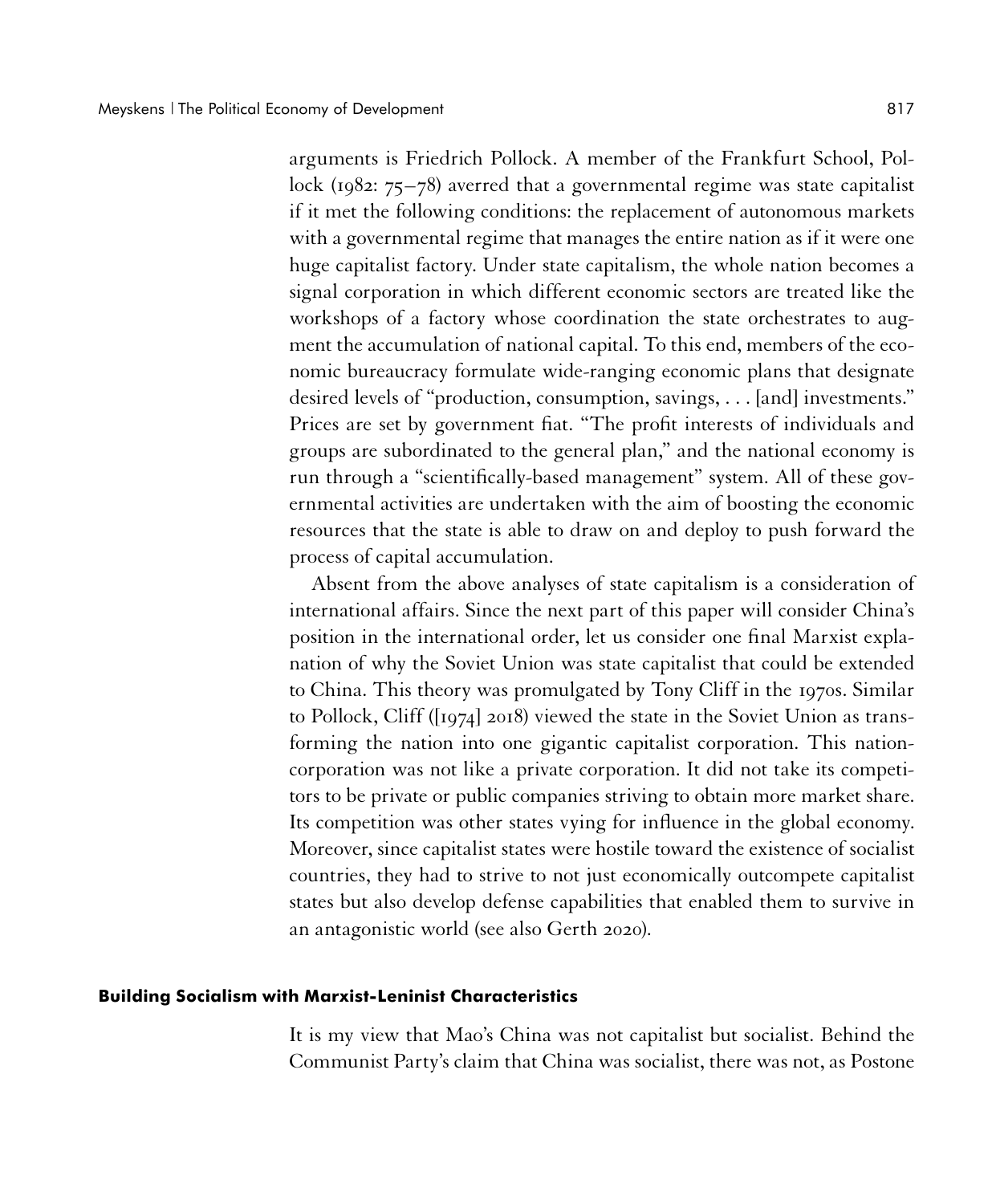implies, a solid capitalist core waiting to be uncovered by critical analysis. Nor was China's self-presentation as a socialist regime an act of false consciousness. The Party did not dupe the Chinese public into believing that it was building socialism when in fact China was capitalist all along. People who lived through the Mao era knew what kind of country they experienced a country that took constructing a socialist economy as a driving political goal.

In making this assertion, I do not intend to deny that Mao's China had markets and that industrial workers were paid a wage. I even accept that work-points given to rural labor were a kind of wage. I also do not debate that the economic system erected during the Mao era was exploitative. It undoubtedly was. Even though Chinese political economy had all these attributes, I still disagree that Mao's China was a state capitalist regime. The logic behind my critique of the state capitalist framework can be summarized with a four-word phrase: China's socialist identity mattered. It informed how the Chinese state managed the economy. It impacted how the Party approached labor exploitation, and it shaped how foreign states related to the People's Republic. Scholars that claim that China in the Mao era was state capitalist do not adequately account for how China's socialist identity was embedded into its domestic and international affairs. Particularly consequential was how the Party leadership's self-perception as carrying forward the political lineage of Marxist-Leninism affected their understanding of the economic norms that the Chinese government had to enforce in the present and pursue in the future to advance China's transformation into a socialist country.

For lifelong communist revolutionaries like Mao Zedong and his comrades in arms, it would have made no sense to argue, as Postone does, that the Party's seizure of state power to execute a proletarian revolution was not a crucial feature of building a socialist country. Quite to the contrary, CCP leaders subscribed, like other Marxist-Leninist state builders, to what Jean-François Lyotard (1984: 32) has called a grand "narrative of emancipation." Years of revolutionary struggle had forged in top CCP members a strongly held belief that their historic purpose was to train "the 'people,' under the name of the 'nation' in order to point them down the path of progress." For CCP elites, history's dialectical arrow did not point toward state capital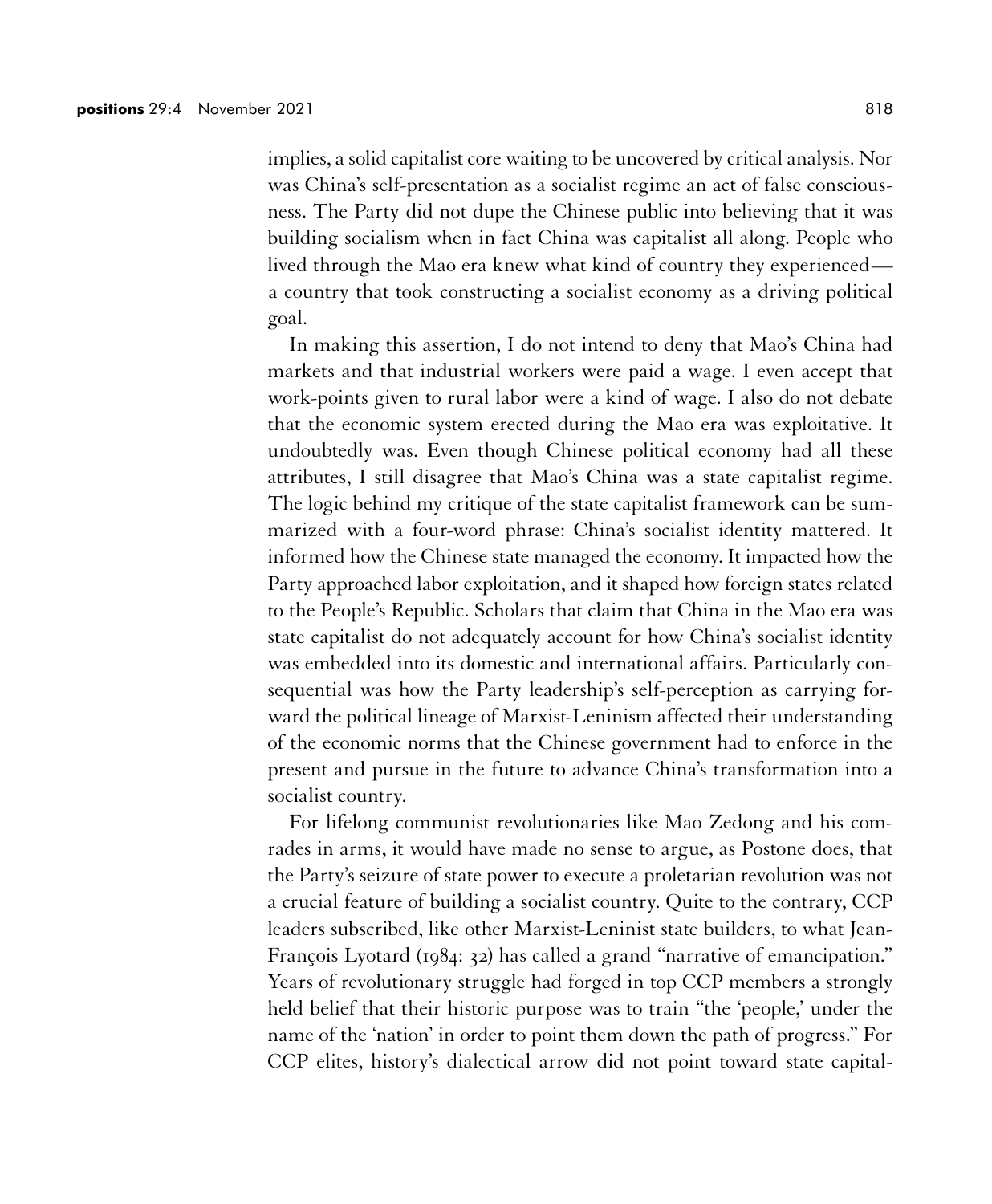ism. It was headed toward a future in which the Party had unshackled the Chinese nation from imperialist subjection and removed the remnants of capitalism and feudalism from the Chinese polity (Apter and Saich 1994: 90–95, 115–21; Chen 2001: 7–8).

When Party leaders tried to move the Chinese economy in this progressive direction, the policies that they implemented were rooted in the Marxist-Leninist idea that China had to pass through distinct economic phases, with each phase being more advanced than the last, from feudalism and capitalism to socialism and finally communism. Party leaders' adherence to this historical schema profoundly impacted how they administered economic affairs, as Marxist-Leninism marked off some economic actors and practices as conducive to moving history toward its inevitable communist climax, while other economic activities and agents were tarred as illegitimate holdovers of an oppressive feudal and capitalist system that had to be brought under control and eventually expunged from the political order for the country to experience historical progress (Fitzpatrick 1993; Golfo, 2003: 17; Lenin 1932: 70–75, 78–85). This ideological understanding of what counted as legitimate economic behavior had very practical consequences for the course of Chinese development, as it structured the kinds of resources that the CCP endeavored to accumulate, curb, and jettison.

When the Party founded the PRC, it quickly moved to root out what it perceived to be feudal and capitalist elements within the national economy. Viewing landlords and rich peasants to be relics of a feudal and capitalist past, officials stripped them of their power and property and slotted them into the lower stratum of the social order (Lee and Selden 2009: 29). The Party then reassigned their landholdings to lower and middle peasants, who were entrusted with power over local society (DeMare 2019; Hinton 1966; Selden 1971). Over the course of the 1950s, lower and middle peasants lost their land too, as ownership of land was socialized and transferred to collective institutions (Li 2009: 23–80). Despite this shift in ownership, the political classifications attributed to individuals during land reform continued to structure power relations in rural areas (Wu 2014: 39–40).

People classified as rich peasants and landlords remained in a position of structural inferiority, and people labeled as lower and middle peasants retained positions of authority. Factional conflicts notwithstanding, this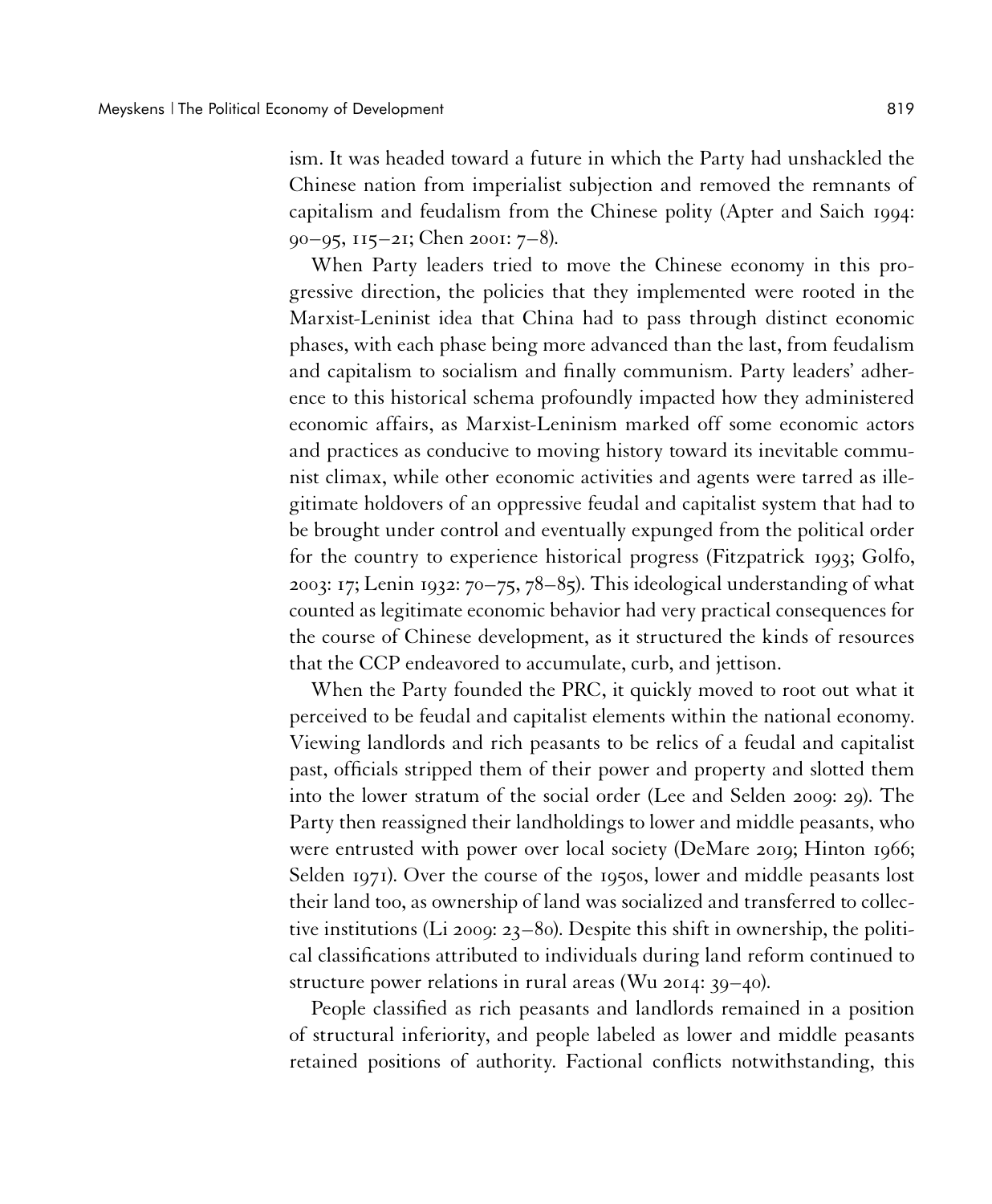political arrangement lasted until the Party annulled the political classification system in the early 1980s. The political labels that the state ascribed to people in the countryside became particularly consequential during the Great Leap Forward when rural cadres used their political connections to provide scarce food to their family members and associates (Cao and Yang 2016). During the other years of the Mao era, leading local rural cadres used their power to give jobs to their close contacts which earned more workpoints and required less physical labor (Li 2009: 133). Political categories were such an enduring feature of social life in the Mao period that people came to develop a sense of class consciousness that was defined not by their relationship to the means of production, as Marxist scholars argue occurs under capitalism (Elster 1986:  $29-34$ ). Rather, the "classes" that individuals conceived themselves and others to be members of were none other than the political classifications that government officials assigned them to during land reform (Wemheuer 2019: 29–31; Fitzpatrick 1993).

The reorganization of the rural economy through land reform was only one part of China's transition to socialism according to Marxist-Leninism's eschatological narrative. The CCP had also to eliminate private business in cities and make state-owned and collective enterprises the core building blocks of the urban economy. In parallel to the remaking of the political economy of urban and rural areas, central planning agencies were established to implement governmental policies about what economic resources should be produced and consumed. Only with state control over the means of production institutionally cemented could the Party not only check the private accumulation of wealth through property ownership and the exploitation of labor that prevailed in a capitalist economic system but also orchestrate the building of China into a socialist society (Selden and Lippit 1982; Wemheuer 2019: 17). To ensure that China's transition to socialism had a favorable social environment, urban officials engaged in the same governmental practice as their rural counterparts: they classified members of the urban population in different categories based on whether they were perceived to be integral to constructing socialism in China. Placed atop the political order were revolutionary cadres, industrial workers, and family members of revolutionary martyrs, while capitalists, counterrevolutionaries, and later rightists were relegated to an inferior political status (Wemheuer 2019: 29).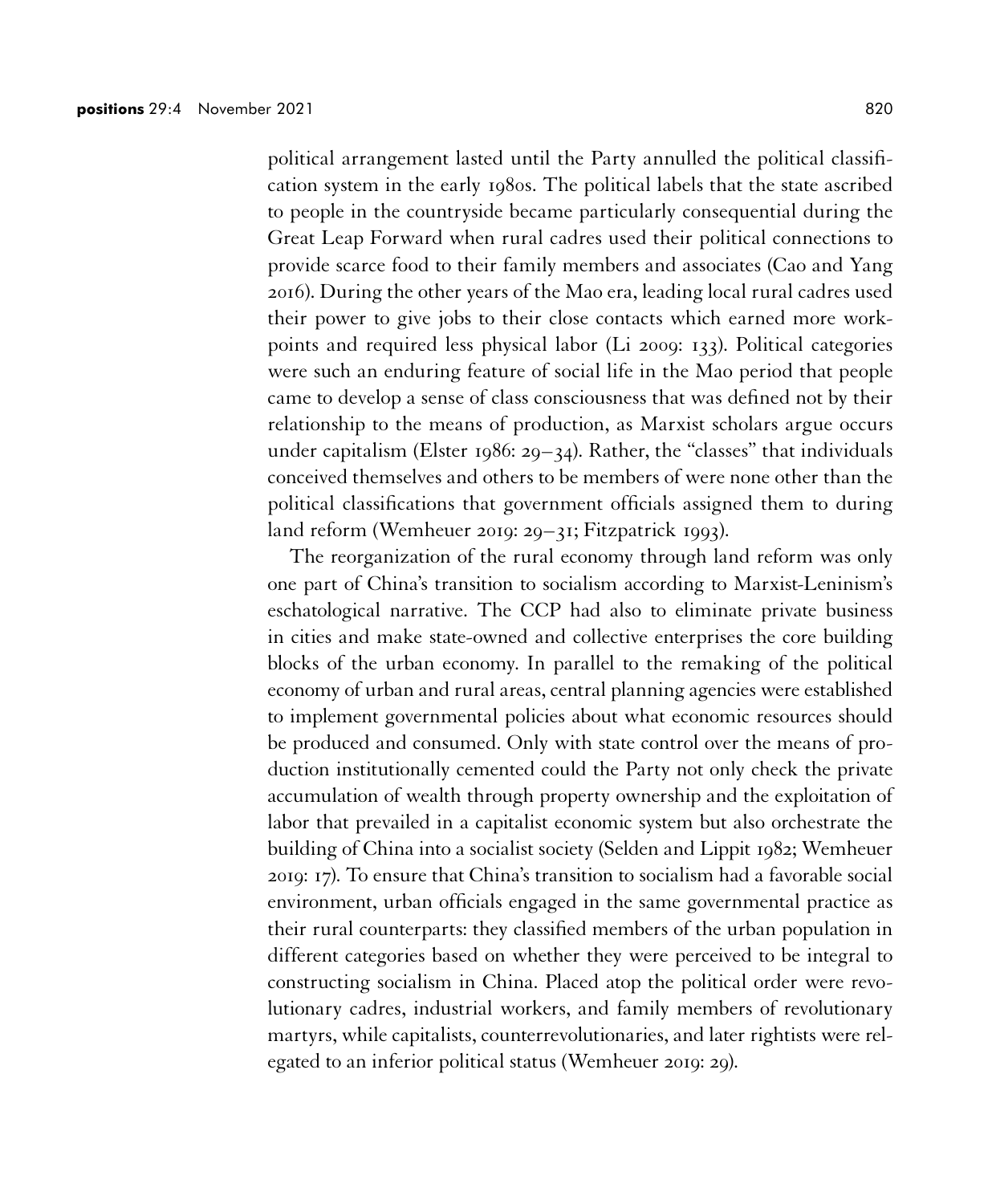The CCP's stratification of Chinese society into politically suspect and favored categories of people had significant effects on China's developmental path. People deemed dangerous to the regime had to undergo thought reform and were sent to labor camps, where many stayed for decades. Isolated from the larger body politic, these marked people usually could not apply their technical and administrative skills to developmental efforts that matched their educational background and work experience because of the political threat that they were perceived to pose to building socialism in China (Smith 2012; Wang 2017). Although some individuals with bad class labels were still allowed to partake in economic activities that were more closely aligned with their skill set—most notably for projects related to national security—the politics of class status still operated as an important factor structuring the development of Mao's China and the life chances of individuals (Feigenbaum 2003: 72). For example, Zhaojin Zeng and Joshua Eisenman (2018) have demonstrated how attacks on scientists, technicians, and intellectuals during the Anti-Rightist campaign contributed to the subsequent depression of economic growth. Additionally, Andrew Walder and his colleagues have shown that people with a good class status tended to obtain more economic advantages and positions of administrative power than those with negative political classifications, a phenomenon that persisted even after the end of the Mao era (Treiman and Walder 2019; Walder, Li, and Treiman 2000: 191–209).

## **Socialist Development and Its Limits**

The CCP's differentiation of legitimate and illegitimate behavior also led to the devaluation and suppression of economic practices thought to be bourgeois, rightist, or counterrevolutionary, while economic conduct considered by the state to be socialist was thought of positively and encouraged. If a given economic practice was characterized by the state as being socialist, it was politically incorrect to consider it to be exploitative since socialist practices were by definition not exploitative. The Party's politicization of exploitation in this way meant that social groups that sought to challenge economic inequities could be delegitimized by categorizing their demands as bourgeois, rightist, or counterrevolutionary concerns that contradicted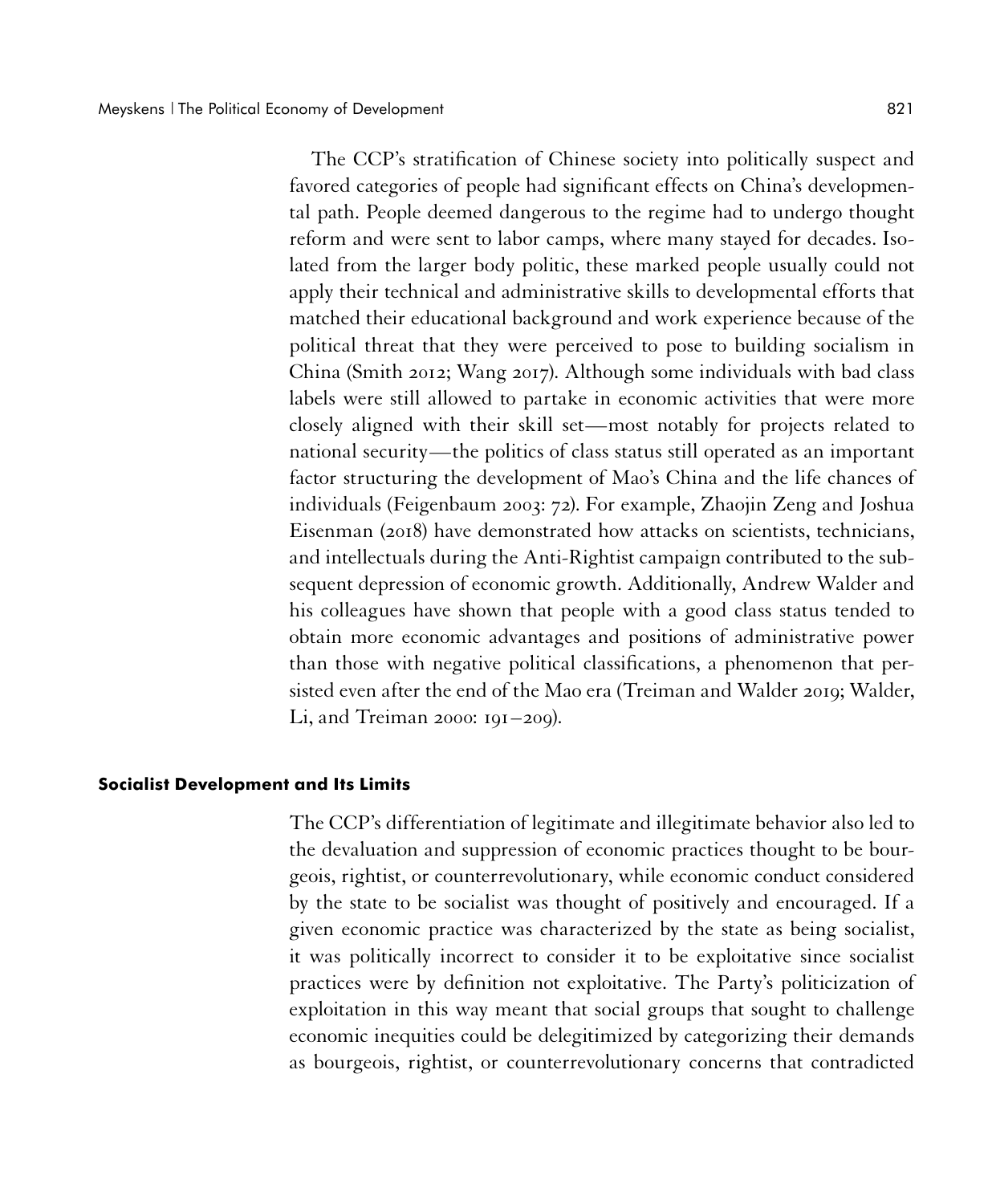the collective aims that the CCP deemed necessary for advancing the construction of socialist China (Shearer 2009). Criticisms of this sort were used by the Party to disempower political movements advocating higher wages or expanding comprehensive welfare benefits beyond the narrow economic realm occupied by state-owned enterprises, whether it was the strike wave in 1957 during the Hundred Flowers Campaign or industrial worker protests in the late 1960s during the Cultural Revolution (Dillon 2015: 157–228; Perry and Xun 1997: 97–117; Wemheuer 2019: 235, 241–42).

The CCP did not constrain the growth of wages and welfare outlays in pursuit of the profit motive, as would have been the case with a capitalist enterprise. Rather, as Alexander Day has detailed in his article for this issue, economic governance in Mao's China was centered on channeling resources toward the production of specific economic resources considered critical to building Chinese socialism. Most consequential on a structural level was the ideological view inherited from the Soviet Union that economic endeavors linked to consumption were "non-productive," closely connected to capitalism, and thus less worthy of development (Golfo 2003: 17; Li and Xia 2018:  $75 - 78$ ).

Imprinted with these negative political associations, the consumer sector was sapped of state investment, as raising consumption was not taken as a political priority but as a capitalist practice that had to be repressed. Central planners poured resources, instead, into the generation of economic goods categorized as "productive" and thereby more integral to the socialist developmental project. Included within this domain were heavy industrial items—such as coal, iron, and machinery—that were part of the aptly named producer goods sector, whose output, rather than serving as consumables, was funneled back into the production process to increase the total production capacity of heavy industry and the amount of economic resources, especially of the heavy industrial sort, available to China's socialist regime (Selden 1992: 113, 121–25, 129–30, 134–35).

In tandem, rural prices and living standards were kept at a minimalistic level, and very few resources were allotted to modernizing agriculture. Funding for rural areas was so low that it became nearly demonetized. Rural residents were principally remunerated for their labor in work-points, earning on average only 11–15 RMB per year in cash (*Nongye* jingji 1983: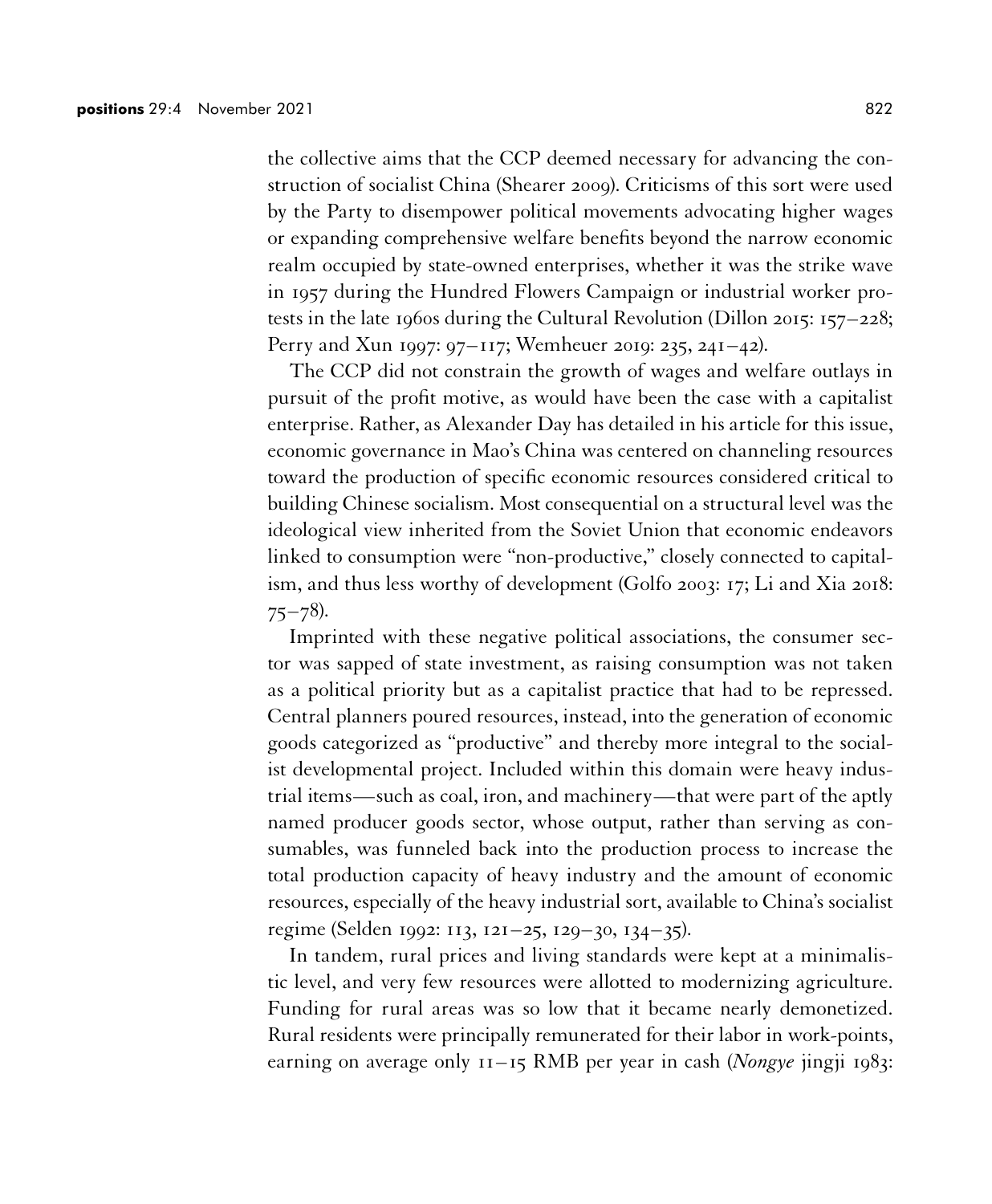516–17). This fiscal situation meant that the money-commodity-money relationship that Karl Marx maintained was a defining feature of a capitalist economy did not hold for the countryside in socialist China (Marx 1909: 168–73). This result was in part a result of cash and commodities being so scarce in rural areas that residents had no money to purchase commodities and even when they did there was little that they could buy. It was also a consequence of how work-points operated. Work-points could not like cash be exchanged for any commodity at any location that recognized the value of the currency used. Work-points were only exchangeable for grain and only at the local work-unit where they were earned (Wemheuer 2019: 24). Similarly in urban areas, a ration coupons regime covered 80 percent of basic consumer goods. Only with ration coupons could workers acquire staple goods such as cloth, grain, milk, eggs, tofu, and oil. Like work-points in rural areas, these coupons were only usable at specific workplaces or only in particular cities or provinces. Very few people were issued ration coupons that were valid throughout the country (Wu 2014: 153).

Instituting work-points in rural areas was partially a way for the Communist Party to limit the formation of new rural classes, since all rural residents were treated as agricultural laborers who were paid roughly the same amount in work-points (Wemheuer 2019: 100–101). It was also a way for the government to constrict rural consumption, so that more resources could be directed toward urban industrial development. Though this policy systematically disadvantaged rural areas, it could not be legitimately called exploitative since the Party had officially eliminated exploitation from the Chinese economy. Party leaders pushed the extraction of rural resources for the sake of urban industrialization into high gear in the late 1950s after the CCP determined that China had completed its conversion to the socialist phase of history (meaning the elimination of private ownership of means of production). As with earlier policy initiatives, Party officials proceeded to embrace a Marxist-Leninist developmental script and debated when the PRC would be ready to reach history's culmination and become a communist society. At Mao's urging, the Party launched the Great Leap to effectuate this penultimate move in China's economic trajectory (Walder 2015: 153–57).

If the CCP had thought of the PRC as a capitalist state, it would have never embarked on the Great Leap, since capitalist states do not hold the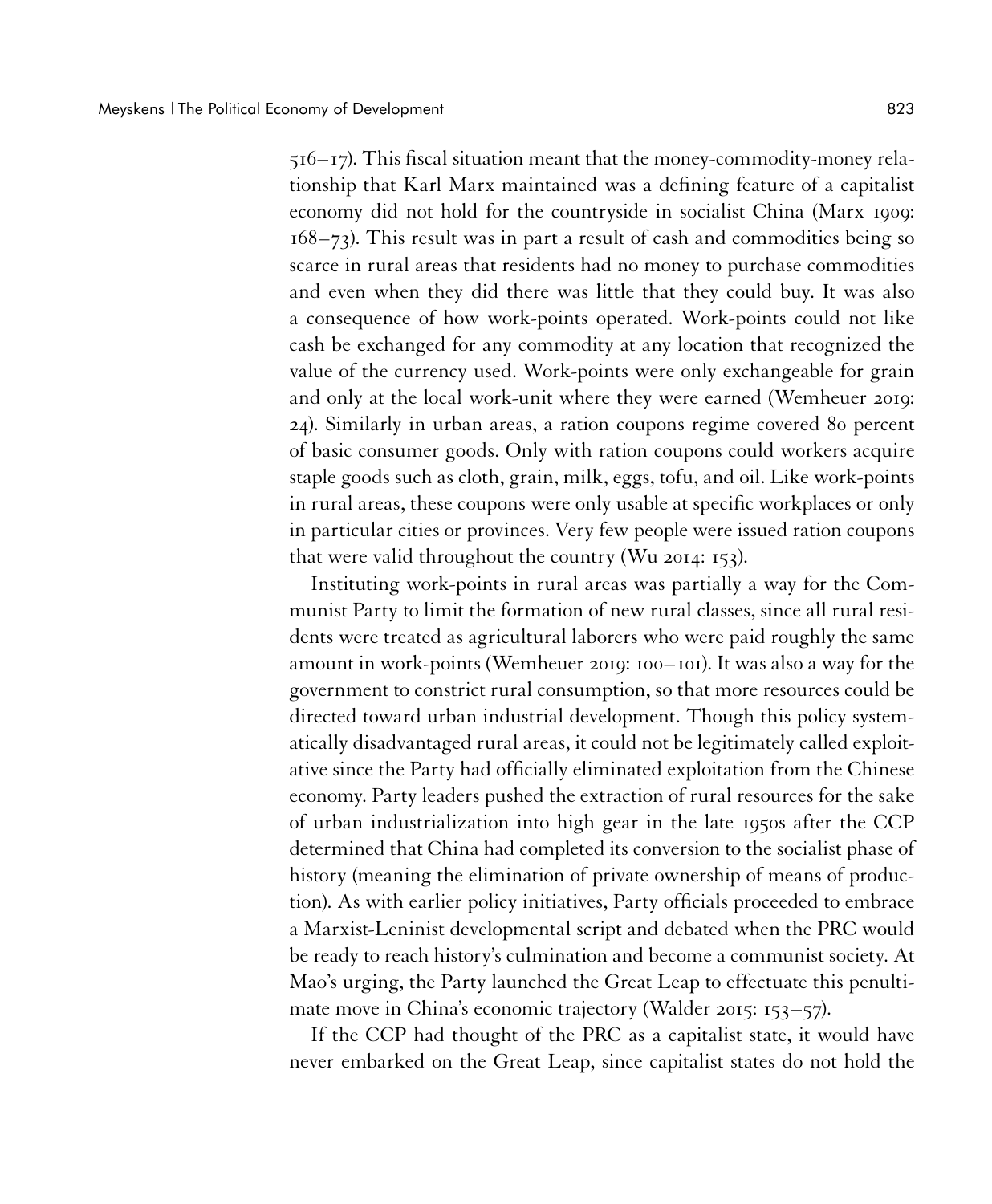Marxist-Leninist view that there is a historical stage after capitalism. Within the political logic of capitalism, there is no future phase of economic history that has to be achieved for historical progress to occur. All that the future holds is more capitalism. While capitalist regimes do acknowledge that a country might become socialist or fascist, this shift in character is not conceived as a historical step forward but as falling backward in history since capitalism is the only politico-economic formation recognized as progressive. If Mao's China had been a capitalist country, there would have therefore been no impetus to engage in a utopian movement like the Great Leap, which aimed to rapidly reach history's developmental end point, since the end of history had already come, and its name was capitalism (Buck-Morss 2000).

## **Socialist Insecurity and Capitalist Antagonism**

The Communist Party's drive to bring China to a higher stage of development was profoundly shaped by its subordinate position within a global capitalist system dominated by the United States, which sought during the Cold War to prevent communist countries from expanding their foreign influence and eventually eliminating communist governments from the world economy, so that only capitalist regimes were left in the international order (Gaddis 1982; Leffler 2007; Westad 2007: 8–38). China's international status as a socialist state imparted Chinese development with a pronounced military bent as it faced off against a hostile capitalist world. This effect was visible from the PRC's very first years.

In 1950, Beijing decided to participate in the Korean War to consolidate control over the national economy and strengthen its alliance with the Soviet Union against the American-led capitalist camp (Garver 2016: 60–62). During the war, roughly 40 percent of state investment went into national defense. After hostilities subsided, while state investment in military industries declined, it remained a significant part of the national budget, as the United States stationed tens of thousands of troops in South Korea, Japan, and the Philippines to contain socialist expansion in East Asia at the hands of Mao's China and the Soviet Union. The breakdown of Sino-Soviet relations in the late 1950s further intensified Beijing's security concerns, as Mos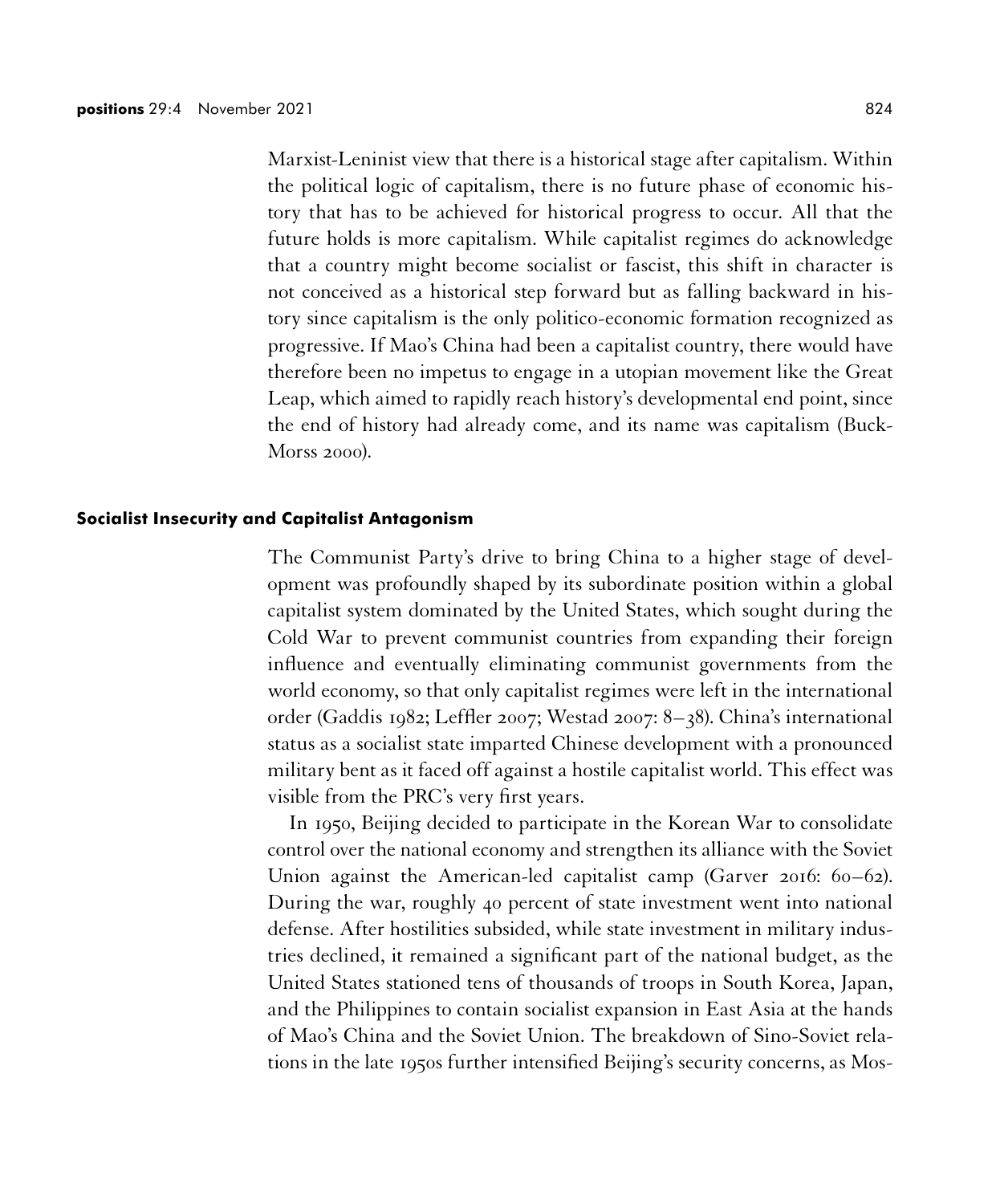cow bivouacked hundreds of thousands of troops on China's northern border and engaged in border skirmishes (Li and Xia 2018: 94). Troubled by the prospect that the United States or the Soviet Union might wage war against China, the Communist Party dedicated an average of 20 percent of the state budget to bolstering its military power from the early 1950s into the early 1970s (Fravel 2019: 72–138, 236–69; Mulvenon 2001: 36–37).

In this regard, the PRC was akin to the Soviet Union, which invested heavily in expanding its military industrial base out of concern that capitalist states might one day attack (Davies 1994: 143; Hanson 2003: 30–34). The PRC also adopted the Soviet Union's policy of prioritizing heavy industry over all other economic sectors, because China shared the Soviet view that heavy industry was critical to maintaining international security in a global environment in which the American-led capitalist world was endeavoring to contain socialist regimes and one day in the future do away with them entirely. In the face of capitalist animosity, Chinese economic planners severely limited investment in the consumer sector and made every effort to ensure that socialist China acquired a heavy industrial apparatus that could overcome enemy forces in the event that war broke out (Lardy 1985: 5). Strategic development choices were thus not simply based on theoretical or ideological frameworks: they were determined and defined by the Cold War imbalance of power, which was heavily tilted in favor of the US and Soviet armed forces, and fostered the very real fears that China's leaders had of their country's weakness.

The Party's apprehension about military threats to Chinese socialism grew even higher in the late 1960s and early '70s. The cause of the Party's trepidation was mounting tensions with the United States and its formerfriend-turned-bitter-enemy, the Soviet Union. The CCP leadership worried that the United States might bring its fight against a socialist insurgency in Vietnam onto Chinese soil, and that the Soviet Union might take intensifying border friction as a pretext for a full-scale assault on Chinese territory. To guarantee that socialist China was properly prepared for a Sino-American or Sino-Soviet war, economic planners allocated nearly 40 percent of the capital construction budget to enhance China's military capabilities between 1964 and 1980 in a project called the Third Front (Chen 2003: 235; Garver 2016: 189–91).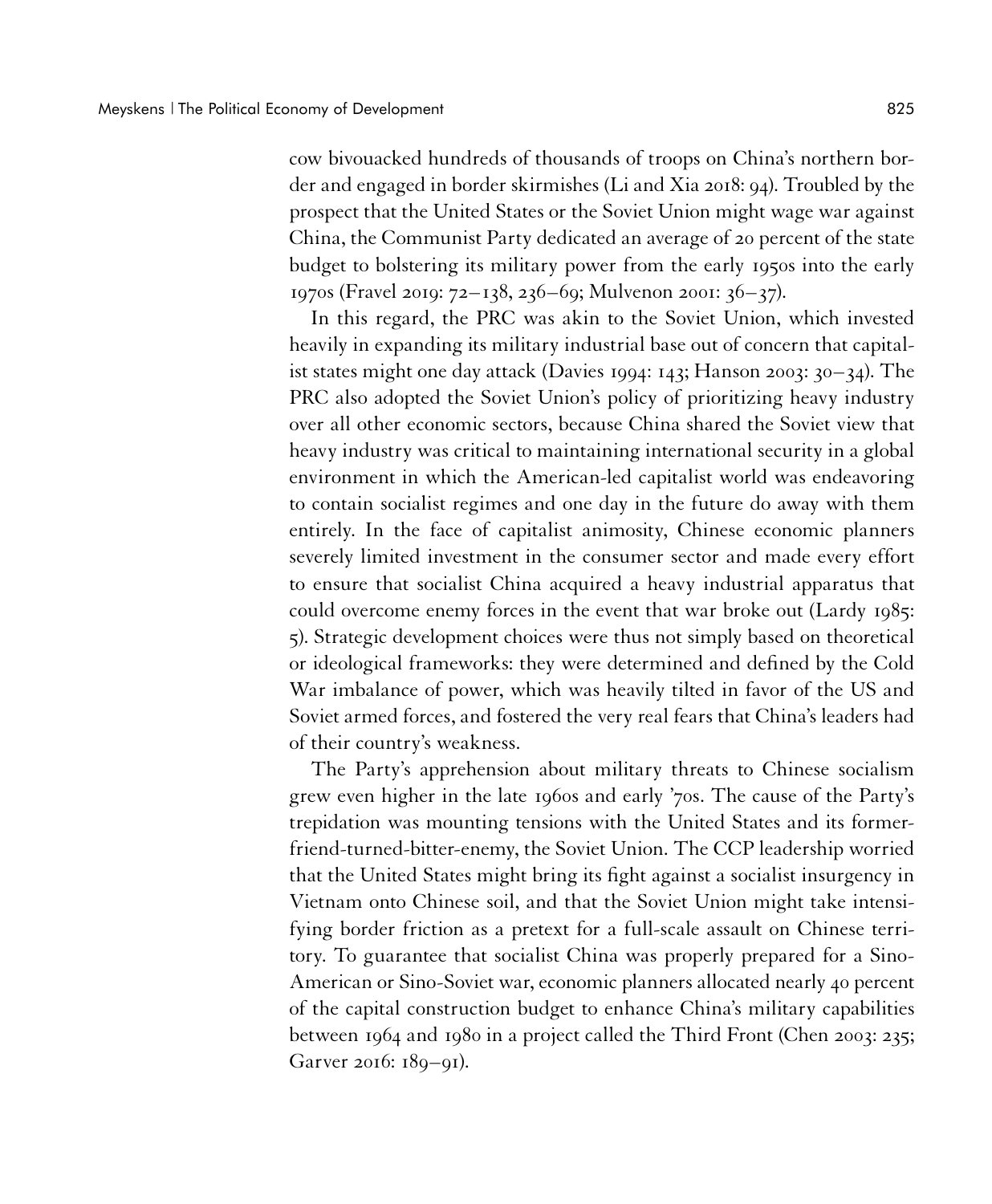When the Third Front campaign was at its height between 1964 and 1972, the central government de-emphasized development in China's industrial heartlands along the coast and in the northeast, since the Party center thought that the United States or the Soviet Union could easily bombard them with air raids or nuclear strikes and reduce coastal industry to rubble. Granted economic priority, the Chinese interior received roughly 50 percent of capital construction investment. Industrial projects were not placed in large cities in inland China because they were also judged to be vulnerable to aerial attacks. They were instead hidden in mountains and scattered over large areas, so that they would be harder for Soviet or American aircraft to find and bomb (Naughton 1988: 354–55). The Communist Party did not undertake this mammoth project to safeguard state capitalism in China. It did so to guarantee that Chinese socialism had sufficient military industrial power to meet the challenge of security threats emanating from Washington and Moscow.

The construction strategies behind the Third Front campaign also bore the imprint of Cold War tensions between the socialist and capitalist world. Concerned that war might break out at any moment, the Party center urged Third Front administrators to race against time to build up the country's military industrial defenses before the United States or the Soviet Union launched an attack (Shapiro 2001: 70–75). According to government orders, this rush to construct an industrial war machine could not principally rely on machinery, machine-made goods, and technically skilled personnel, which were all in short supply. Project administrators had to instead implement what the Party considered to be the socialist way of industrial development. Masses of workers needed to be mobilized to make up for industrial shortages, with manual labor and hand tools replacing machines, and handicrafts substituting for factory-made products. When Third Front participants questioned whether it was feasible to exchange manpower for machinery and technical expertise, the binary politics of the Cold War came into play. Party officials quashed critics by claiming that they were betraying the developmental ways of socialist China and supporting the bourgeois economic methods of the capitalist world and the revisionist techniques of the Soviet Union (Meyskens 2020: 122–64).

The Party's hostility toward the developmental policies of its Cold War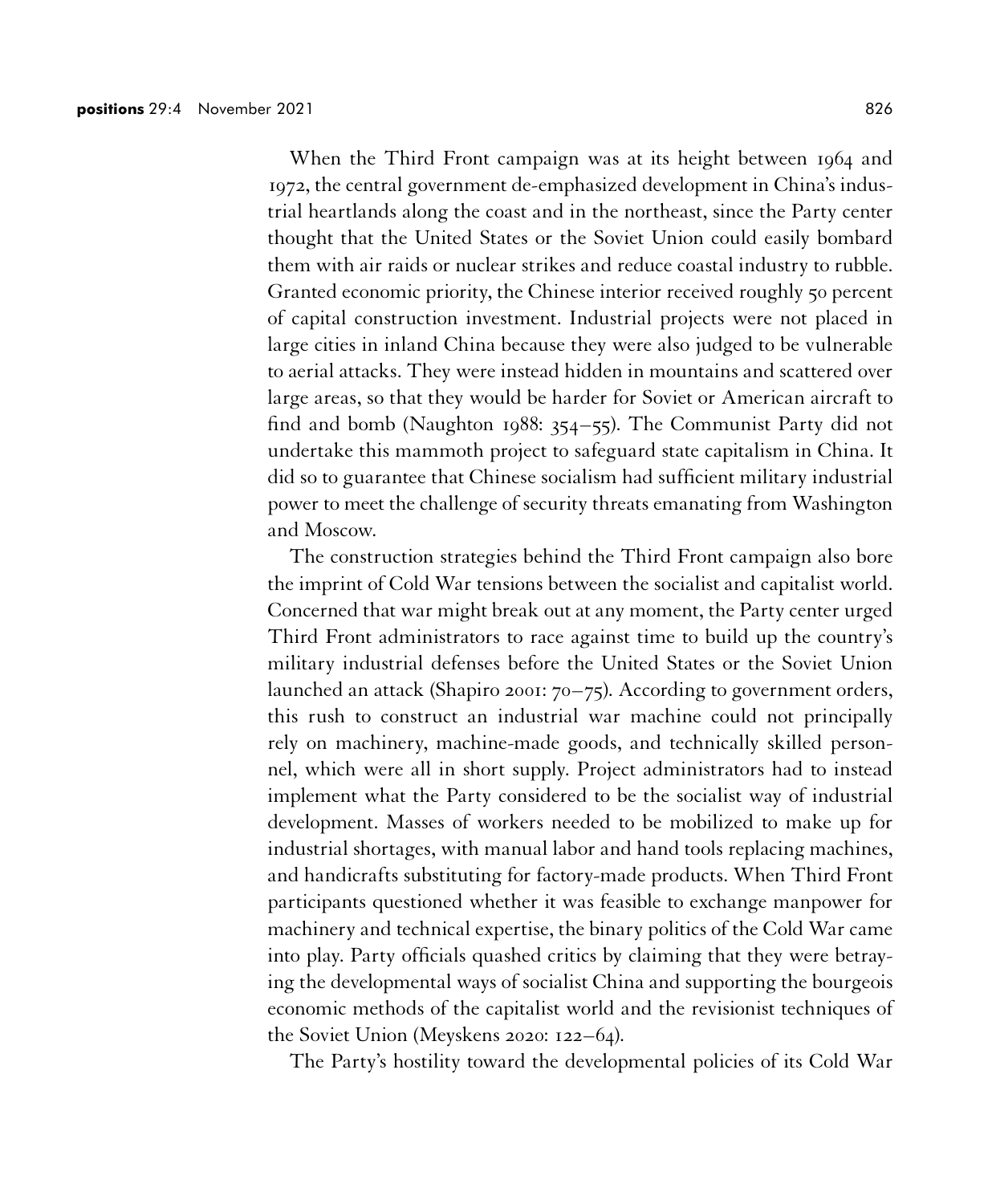enemies were also stamped into the economic practices of everyday life in Mao's China. In the countryside, if someone expressed too much concern in village meetings about how many work-points they were attributed for their labor, there was a serious risk during the Cultural Revolution that they would be charged with being a "capitalist roader" who was disloyal to China's project of building a socialist country in which people were indifferent to receiving personal material rewards for their labor. Others opened themselves up to similar attacks if they advocated higher wages or giving more of the grain harvest to local residents to consume instead of selling it to the state or stockpiling it as reserves (Oi 1989: 150–51). Rural cadres were susceptible to the same kind of criticism if they overly favored their family members and other close relations (Li 2009: 133).

This built-in tendency for calls for more material wealth to be delegitimized in the Mao era played a vital role in economic differentiation being fairly flat within a given rural area and within a given urban area despite the massive economic divide between the city and the countryside. This tendency toward socioeconomic leveling was further reinforced in the urban realm when the Party condemned constructing cities with extensive nonproductive facilities as following bourgeois capitalist and Soviet models. For the Chinese to be socialist, urban planners had to reduce the construction of nonproductive buildings—such as administrative offices, cultural centers, and housing—as well as make buildings out of local resources, such as rammed earth or local vegetation, instead of scarce materials, such as cement and iron (Li 2018:  $95-134$ ). In this way, socialist China's international conflict with capitalists in the White House and revisionists in the Kremlin became woven into the fabric of everyday life in cities across Cold War China.

#### **Conclusion**

When scholars talk about the political economy of the Mao era, they often focus on its faults. In this article, I have evaluated two theoretical approaches, both of which take a narrative of failure as their analytical starting point. Neoclassical economists, on the one hand, criticize Mao's China for not being sufficiently capitalist, maximizing efficiency, and following the prin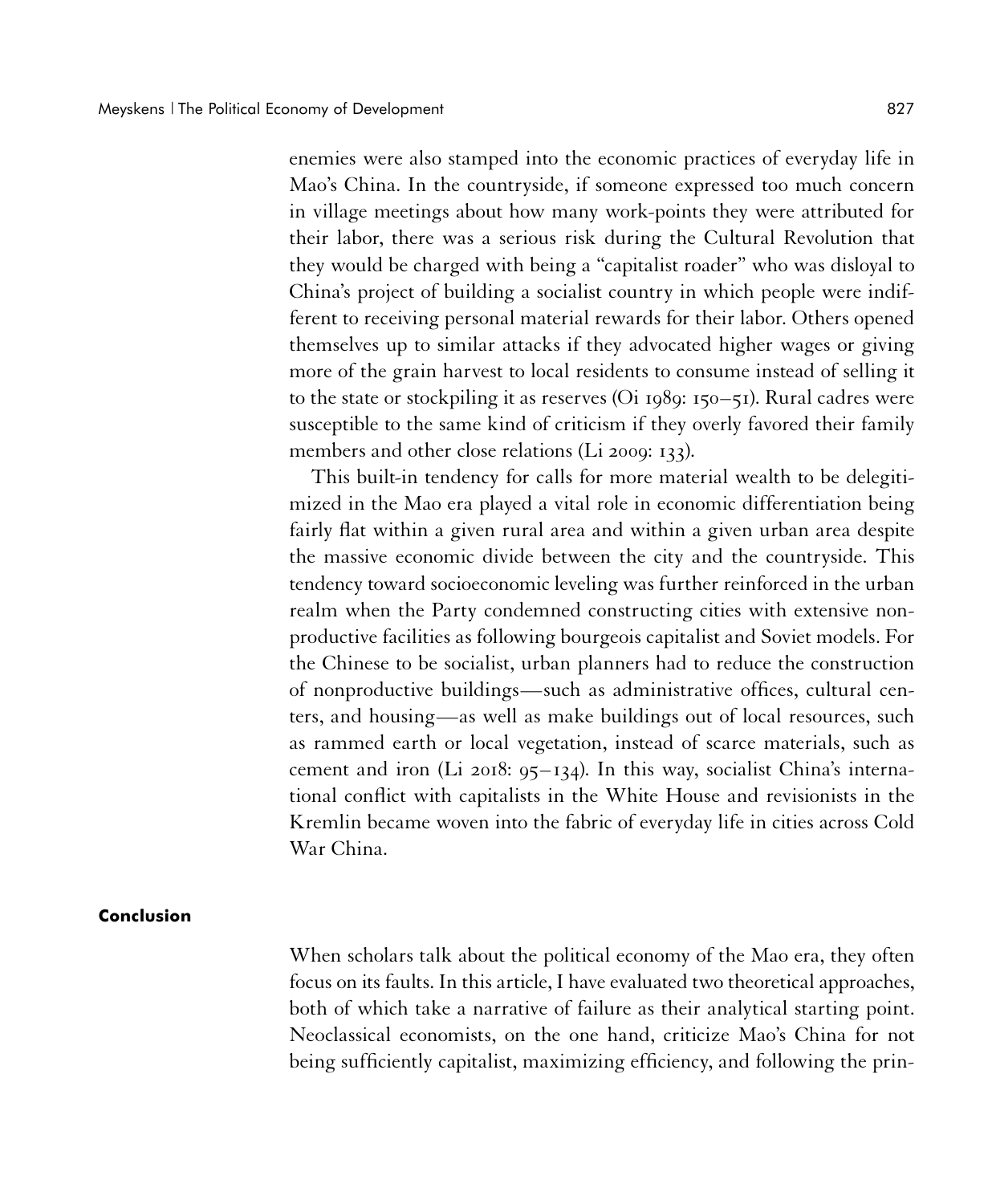ciple of comparative advantage. Advocates of the state capitalist paradigm, on the other hand, censure the CCP for not completely purging China of markets, wage labor, and the extraction of surplus value. In both cases, the presumption that Maoist economics was lacking is rooted in a firm conviction of knowing what policies should have been pursued instead of the ones that the CCP implemented. This sense of epistemological certainty leads to analyses that have significant blind spots.

The neoclassical paradigm, for instance, argues that Chinese developmental strategy made the mistake of not complying with universally applicable economic principles. However, from a regional standpoint, it is not Chinese developmental strategy that is out of place in East Asia. It is the neoclassical assumption that comparative advantage defying state-led industrialization was atypical at a time when all East Asian governments sought to administer the growth of a national industrial apparatus that increased their geopolitical and economic power. The neoclassical assertion that Mao's China neglected its comparative advantage in labor-intensive pursuits is equally flawed in that it does not notice the central position that mass mobilization played in the building of state socialism in China.

The theoretical presuppositions underlying the state capitalist framework also make its supporters blind to key features of Maoist development. Convinced that Mao's China was capitalist, adherents of this interpretation fail to consider the structural influence that the PRC's socialist identity had on both domestic policy formation and China's position in the global Cold War. As I have shown, the CCP leadership's subscription to socialism yielded a distinct vision of historical progress that pervaded its developmental policies. The Party's understanding of history's direction came through in the state structures built to develop the economy, the practices the regime endeavored to eradicate, and how state agents utilized resources.

The Party's self-identification as a socialist regime was also apparent in its claim that exploitation had disappeared from the national landscape, how it handled labor discontent, and how it classified the population. The political categories that the CCP used to differentiate Chinese society in turn came to influence people's life chances and led many people in China to understand class through the political labels that the state imputed to the national population, not in terms of their relationship to the means of production. China's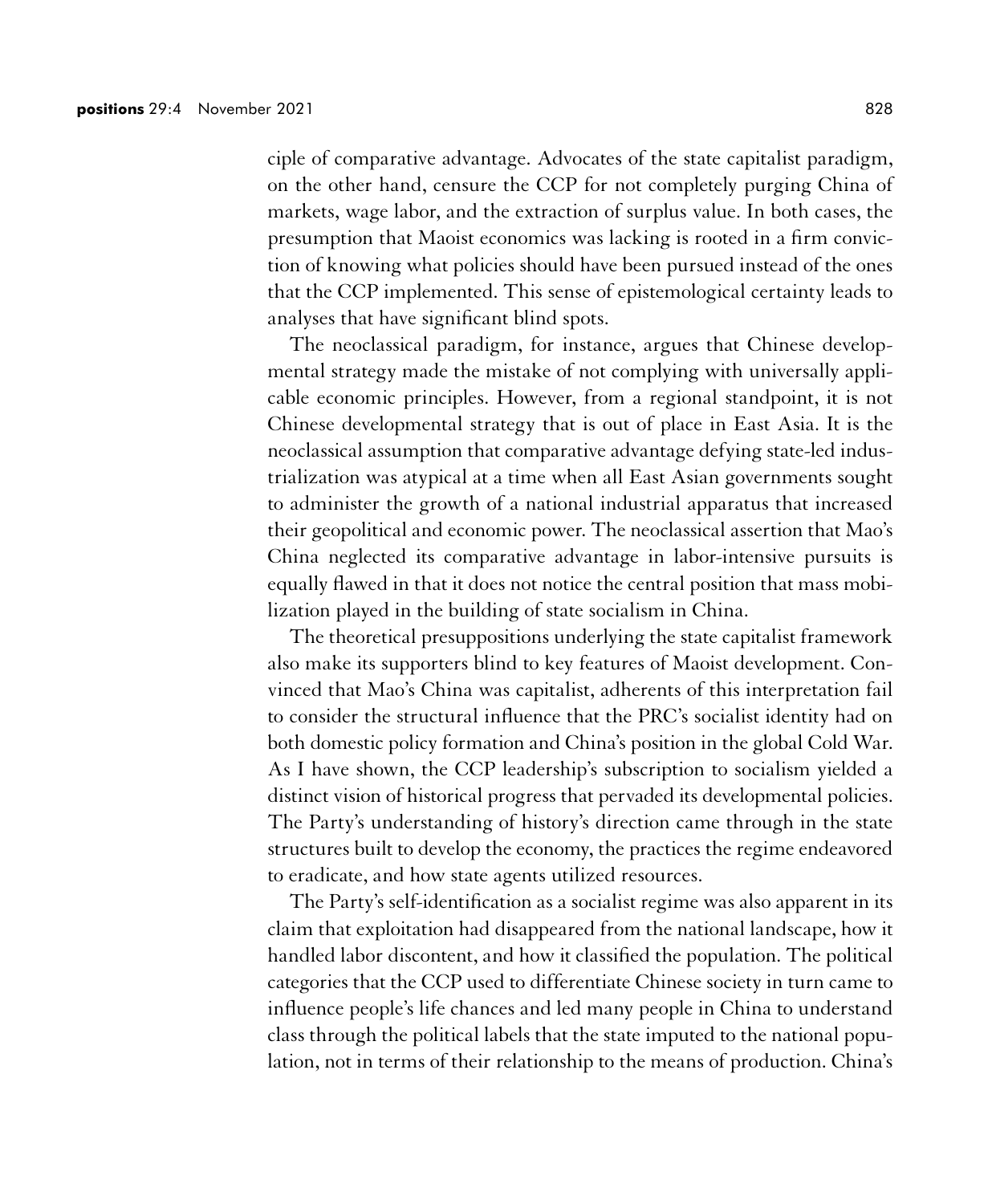placement on the socialist side on the Bamboo Curtain also greatly affected its developmental arc. Apprehensive of nearly constant threats by the United States and the Soviet Union, the Party prioritized holding down consumption, so that the country could maintain a large military budget and invest massive amounts of resources into the expansion of heavy industrial sectors linked to national defense. The Party center assailed as favoring the developmental techniques of bourgeois capitalism or the Soviet Union anyone who came out against the labor-intensive, fast-paced building strategies that the Party center regarded as essential to quickly augmenting China's military industrial complex before Cold War frictions erupted in war. People were likewise castigated as cavorting with China's Cold War opponents for speaking out in favor of raising wages, extending welfare benefits, or lifting consumption standards.

For the field of PRC studies to gain a firmer grasp on the political economy of development in Mao's China, I contend that historians should follow a methodological approach that does not begin with the assumption that Mao's China was an economic failure. As demonstrated in this article, narratives of failure tend to result in explanations that see the Chinese economy not for what it was in practice, but as it could have been if only the Chinese government had put policies into action that were more in line with the analyst's theoretical biases. I call on historians to adopt a different approach to the study of Chinese development and scour available documentation with the aim of comprehending economic practices on their own terms. Achieving this analytical task will require a thorough examination of the logics behind policies advocated by the central leadership and how they were executed. It will also necessitate paying careful attention to state and nonstate actors all the way down to the grassroots, whose economic activities both conformed to and broke with officially sanctioned practices. Only then will it be possible to not flatten out the complexity of how political economy worked under Maoism.

## **References**

Amsden, Alice. 1989. *Asia's Next Giant: South Korea and Late Industrialization*. New York: Oxford University Press.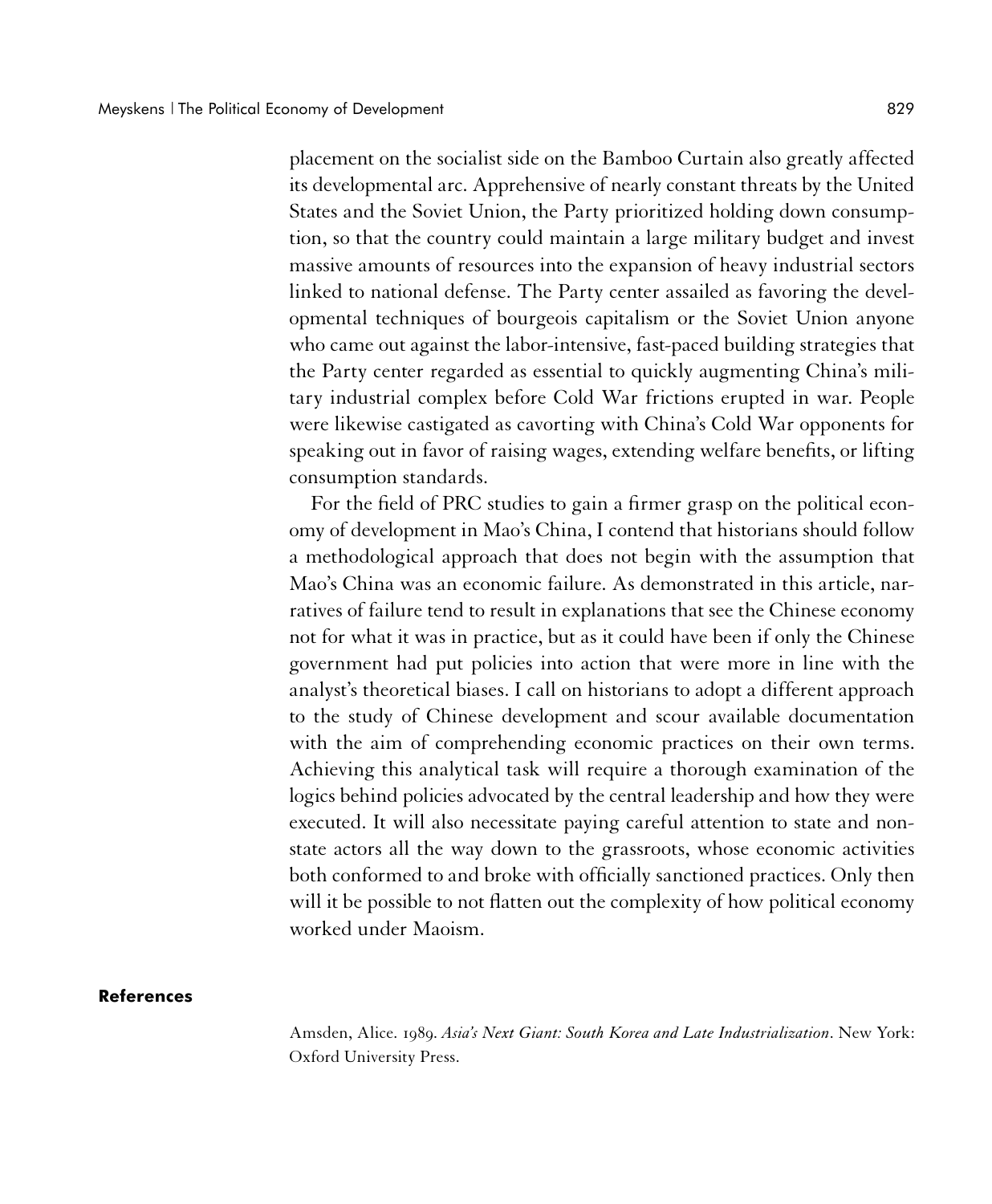Apter, David E., and Tony Saich. 1994. *Revolutionary Discourse in Mao's Republic*. Cambridge, MA: Harvard University Press.

Branstetter, Lee, and Nicholas R. Lardy. 2008. "China's Embrace of Globalization." In *China's Great Economic Transformation*, edited by Loren Brandt and Thomas G. Rawski, 633–82. Cambridge: Cambridge University Press.

Buck-Morss, Susan. 2000. *Dream World and Catastrophe: The Passing of Mass Utopia in East and West*. Cambridge, MA: MIT Press.

Cao, Shuji, and Bin Yang. 2016. "Cadres, Grain, and Sexual Abuse in Wuwei County, Mao's China." *Journal of Women's History* 28, no. 2: 33–57.

Chen, Donglin 陈东林. 2003. *Sanxian jianshe:* Beizhan shiqi de xibu da kaifa 三线建设:备战 时期的西部大开发 (*The Third Front: Opening the West Campaign of the War Preparation Era*). Beijing: Zhonggong zhongyang dangxiao chubanshe.

Chen, Jian. 2001. *Mao's China and the Cold War*. Chapel Hill: University of North Carolina Press.

Chengyu tielu gongcheng zongjie bianjie weiyuanhui bian 成渝铁路工程总结委员会编. 1953. *Chengyu tielu gongcheng zongjie* 成渝铁路工程总结 (*A Summary of the Chengdu-Chongqing Railroad Project*). Chengdu, China: Tielu bu di er gongchengju yinshuasuo.

Cliff, Tony. (1974) 2018. *State Capitalism in Russia*. Chicago: Haymarket Books.

Cumings, Bruce. 1999. *Parallax Visions: Making Sense of American-East Asian Relations at the End of the Century*. Durham, NC: Duke University Press.

Davies, R. W. 1994. "Industry." In *The Economic Transformation of the Soviet Union, 1913–1945*, edited by R. W. Davies, Mark Harrison, and S. G. Wheatcroft, 131–57. New York: Cambridge University Press.

Demare, Brian. 2019. *Land Wars: The Story of China's Agrarian Revolution*. Stanford, CA: Stanford University Press.

Deng, Kent, and Jim H. Shen. 2019. "From State Resource Allocation to a 'Low Level Equilibrium Trap': Re-evaluation of Economic Performance of Mao's China, 1949–78." London School of Economics and Political Science, Economic History Working Paper No. 298, July. eprints.lse.ac.uk/101127/1/Deng\_from\_state\_resource\_allocation\_published.pdf.

Dillon, Nara. 2015. *Radical Inequalities: China's Revolutionary Welfare State in Comparative Perspective*. Cambridge, MA: Harvard University Asia Center.

Eisenman, Joshua. 2018. "Commune Kabuki: Development and Productivity Growth under Maoist China's Rural Collectives." *Development and Change* 49, no. 6: 1553–79.

Elster, Jon. 1986. *An Introduction to Karl Marx*. Cambridge: Cambridge University Press.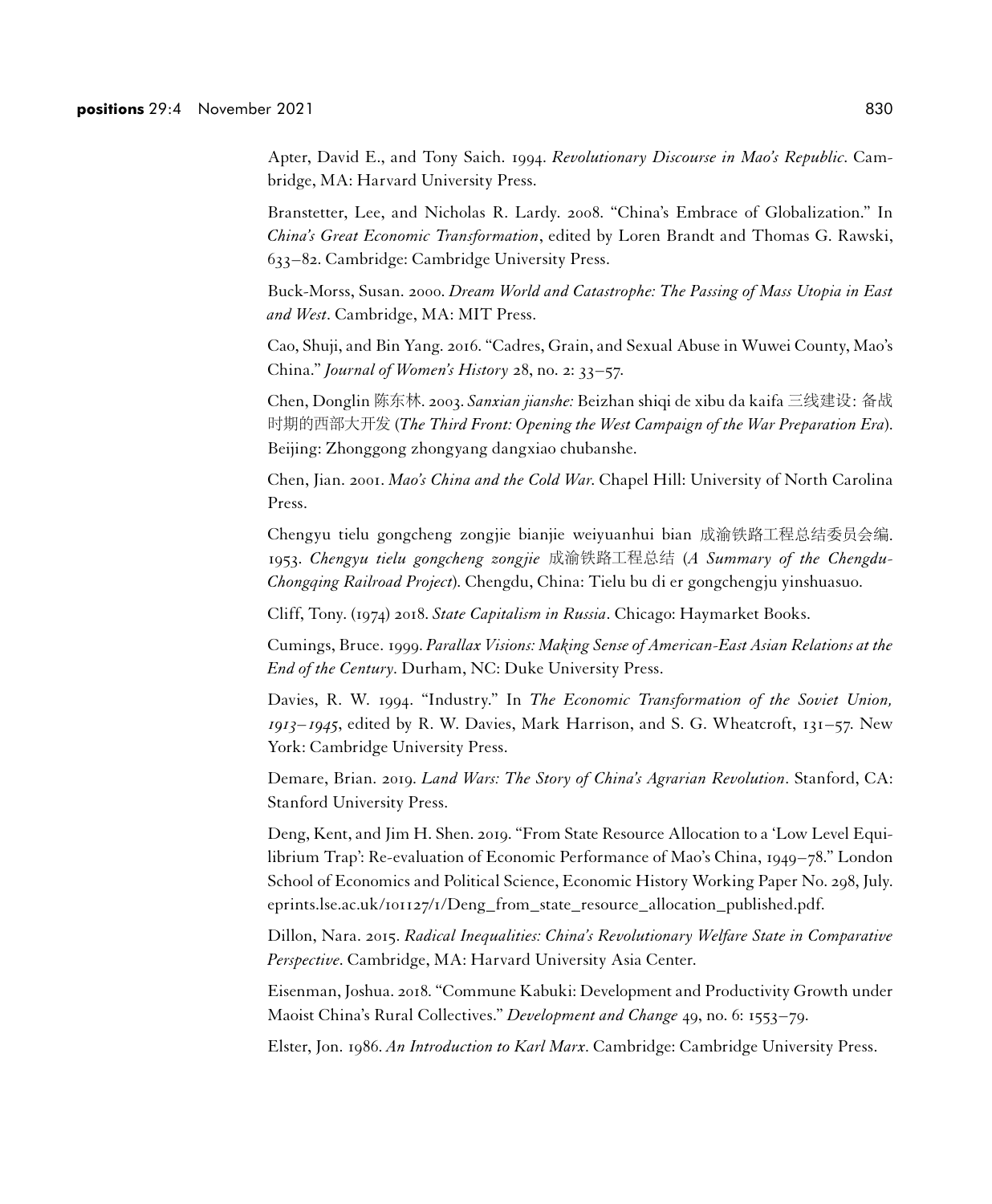Feigenbaum, Evan. 2003. *China's Techno-Warriors: National Security and Strategic Competition from the Nuclear to the Information Age*. Stanford, CA: Stanford University Press.

Fitzpatrick, Sheila. 1993. "Ascribing Class: The Construction of Social Identity in Soviet Russia." *Journal of Modern History* 65, no. 4: 745–70.

Fravel, M. Taylor. 2019. *Active Defense: China's Military Strategy since 1949*. Princeton, NJ: Princeton University Press.

Fukuyama, Francis. 1992. *The End of History and the Last Man.* New York: Free Press.

Gaddis, John Lewis. 1982. *Strategies of Containment: A Critical Appraisal of Postwar American National Security Policy*. New York: Oxford University Press.

Gaddis, John Lewis. 1997. *We Now Know: Rethinking Cold War History*. New York: Oxford University Press.

Garver, John W. 2016. *China's Quest: The History of the Foreign Relations of the People's Republic of China*. Oxford: Oxford University Press.

Gerth, Karl. 2020. *Unending Capitalism: How Consumerism Negated China's Communist Revolution*. Cambridge: Cambridge University Press.

Golfo, Alexopoulos. 2003. *Stalin's Outcasts: Aliens, Citizens, and the Soviet State, 1926–1936*. Ithaca, NY: Cornell University Press.

Hanson, Philip. 2003. *The Rise and Fall of the Soviet Economy: An Economic History of the USSR from 1945*. London: Pearson Education.

Hershatter, Gail. 2011. *The Gender of Memory: Rural Women and China's Collective Past*. Berkeley: University of California Press.

Hinton, William. 1966. *Fanshen: A Documentary of Revolution in a Chinese Village*. New York: Monthly Review Press.

Johnson*,* Chalmers. 1982. *MITI and the Japanese Miracle: The Growth of Industrial Policy, 1925–1975*. Stanford, CA: Stanford University Press.

Lardy, Nicholas R. 1985. *Agriculture in China's Modern Economic Development*. New York: Cambridge University Press.

Lee, Ching Kwan, and Mark Selden. 2009. "Inequality and Its Enemies in Revolutionary and Reform China." *Economic and Political Weekly* 43, no. 52: 27–36.

Leffler, Melvyn P. 2007. *For the Soul of Mankind: The United States, the Soviet Union, and the Cold War*. New York: Hill and Wang.

Lenin, V. I. 1932. *State and Revolution*. New York: International Publishers.

Lewis, W. Arthur. 1954. "Economic Development with Unlimited Supplies of Labour." *Manchester School* 22, no. 2: 139–91.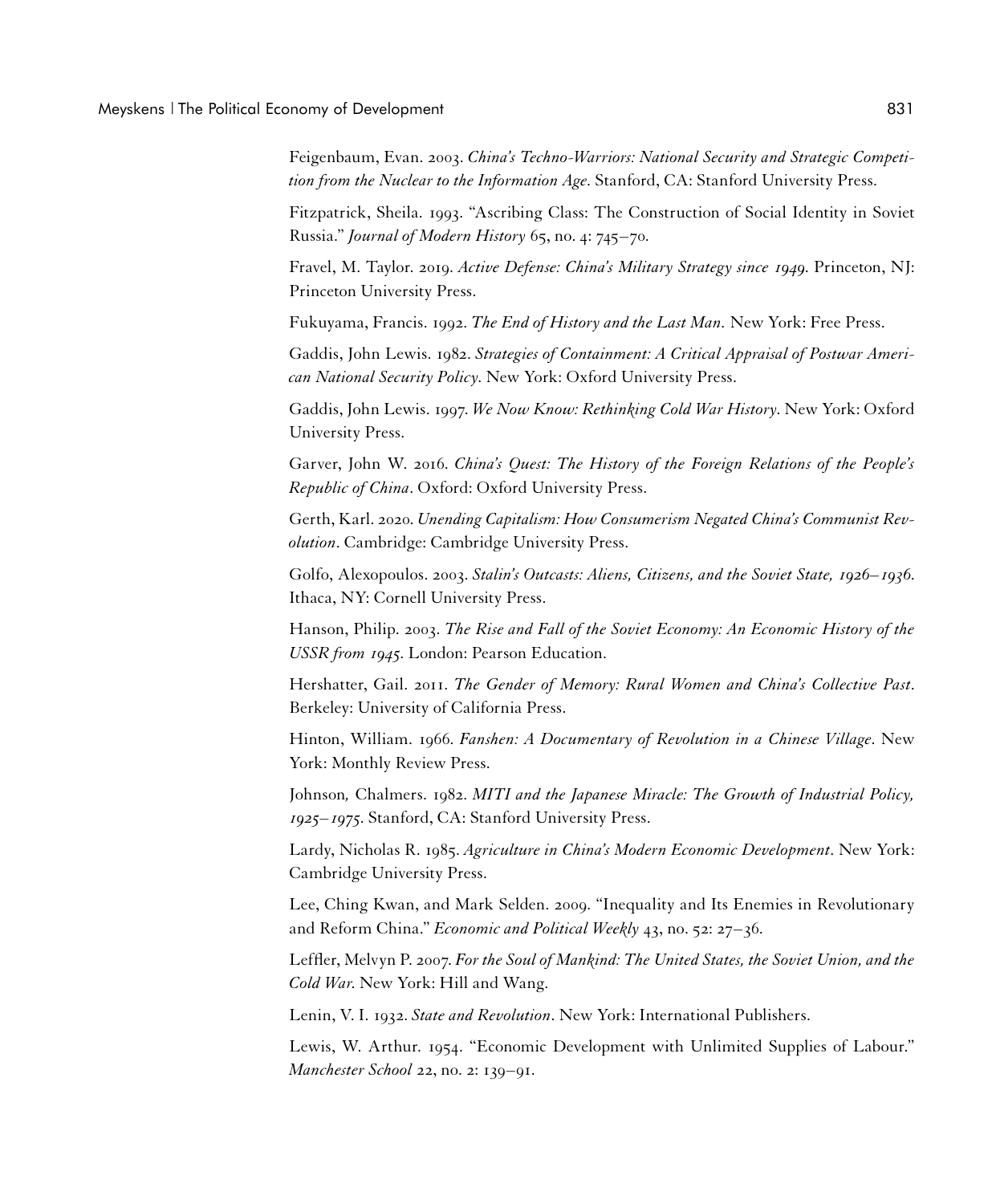Li, Huaiyin. 2009. *Village China under Socialism and Reform: A Micro‐History, 1948–2008*. Stanford, CA: Stanford University Press.

Li Danhui and Yafeng Xia. 2018. *Mao and the Sino-Soviet Split, 1959–1973*. Lanham, MD: Rowman and Littlefield.

Lin, Yifu Justin. 2003. *The Chinese Miracle: Development Strategy and Economic Reform.* Hong Kong: Chinese University Press.

Lin, Yifu Justin. 2012. *Demystifying the Chinese Economy*. Cambridge: Cambridge University Press.

Liu, Joyce C. H., and Viren Murthy, eds. 2017. *East-Asian Marxisms and Their Trajectories*. London: Routledge.

Lyotard, Jean-François. 1984. *The Postmodern Condition: A Report on Knowledge*. Minneapolis: University of Minnesota Press.

Marshall, Alfred. 1890. *Principles of Economics*. London: Macmillan.

Marx, Karl. 1909. *Capital: A Critique of Political Economy. Volume I: The Process of Capitalist Production*. Chicago: Charles H. Kerr and Company.

Meyskens, Covell. 2015. "Third Front Railroads and Industrial Modernity in Late Maoist China." *Twentieth Century China* 40, no. 3: 238–60.

Meyskens, Covell. 2020. *Mao's Third Front: The Militarization of Cold War China.* New York: Cambridge University Press.

Mulvenon, James. 2001. *Soldiers of Fortune: The Rise and Fall of the Chinese Military-Business Complex, 1978–1998*. Armonk, NY: M.E. Sharpe.

Naughton, Barry. 1988. "The Third Front: Defence Industrialization in Chinese Interior." *China Quarterly* 115: 351–86.

Naughton, Barry. 2007. *The Chinese Economy: Transitions and Growth*. Cambridge, MA: MIT Press.

Nong mu yu ye bu jihua si. 1983*. Nongye jingji ziliao, 1949–1983*. Beijing: Nong mu yu ye bu jihua si.

Oi, Jean C. 1989. *State and Peasant in Contemporary China: The Political Economy of Village Government*. Berkeley: University of California Press.

Perry, Elizabeth J., and Li Xun. 1997. *Proletarian Power: Shanghai in the Cultural Revolution*. Boulder, CO: Westview Press.

Pietz, David A. 2015. *The Yellow River: The Problem of Water in Modern China*. Cambridge, MA: Harvard University Press.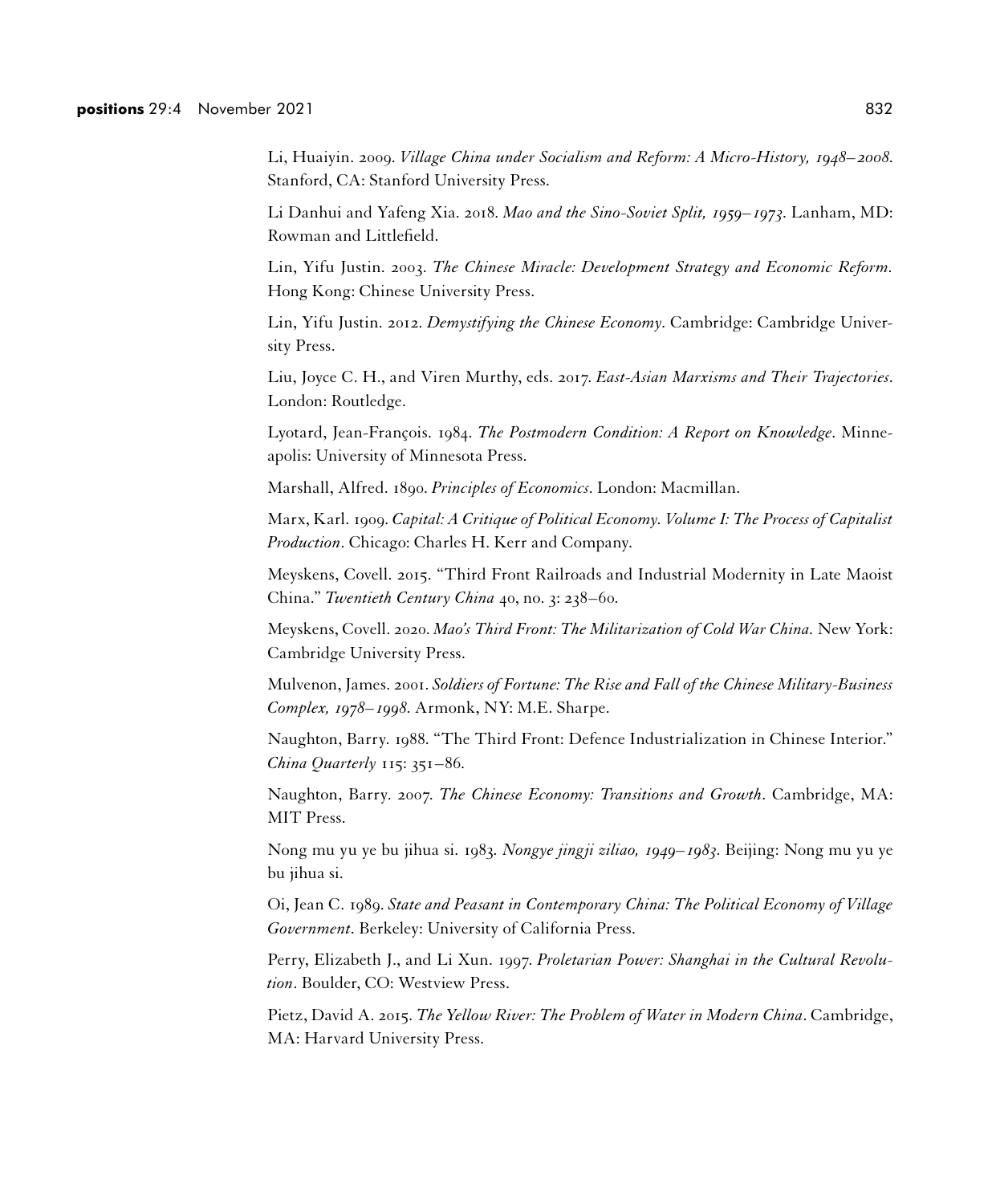Pollock, Friedrich. 1982. "State Capitalism." In *The Essential Frank furt School Reader*, edited by Andrew Arato and Eike Gebhardt, 71–94. New York: Continuum.

Postone, Moishe. 2017. "Marx, Temporality, and Modernity." In *East-Asian Marxisms and Their Trajectories*, edited by Joyce C. H. Liu and Viren Murthy, 29–48. London: Routledge.

Ricardo, David. 1817. *On the Principles of Political Economy and Taxation*. London: John Murray.

Schmalzer, Sigrid. 2014. "Self-Reliant Science: The Impact of the Cold War on Science in Socialist China." In *Science and Technology in the Global Cold War*, edited by Naomi Oreskes and John Krige, 75–106. Cambridge, MA: MIT Press.

Selden, Mark. 1971. *The Yenan Way in Revolutionary China*. Cambridge, MA: Harvard University Press.

Selden, Mark. 1992. *The Political Economy of Chinese Development*. London: Routledge.

Selden, Mark, and Victor Lippit, eds. 1982. *The Transition to Socialism in China*. Armonk, NY: M. E. Sharpe.

Shapiro, Judith. 2001. *Mao's War Against Nature: Politics and the Environment in Revolutionary China*. New York: Cambridge University Press.

Shearer, David R. 2009. *Policing Stalin's Socialism: Repression and Social Order in the Soviet Union, 1924–1953*. New Haven, CT: Yale University Press.

"Shiyou shiren" Changqing youtian bianweihui 石油师人 长庆油田编委会. 2000. "*Shiyou shiren": Zai Changqing youtian jishi* 石油师人: 在长庆油田纪实 ("*Oil Soldiers": On-the-Spot Record of the Changqing Oilfield*). Beijing: Shiyou gongye chubanshe.

Smith, Aminda M. 2012. *Thought Reform and China's Dangerous Classes: Reeducation, Resistance, and the People*. Lanham, MD: Rowman and Littlefield.

Treiman, Donald J., and Andrew G. Walder. 2019. "The Impact of Class Labels on Life Chances in China." *American Journal of Sociology* 124, no. 4: 1125–63.

van der Linden, Marcel. 2007. *Western Marxism and the Soviet Union: A Survey of Critical Theories and Debates since 1917*. Leiden, Netherlands: Brill.

Wade, Robert. 1990. *Governing the Market: Economic Theory and the Role of Government in Taiwan's Industrialization*. Princeton, NJ: Princeton University Press.

Walder, Andrew G. 2015. *China under Mao: A Revolution Derailed*. Cambridge, MA: Harvard University Press.

Walder, Andrew G., Bobai Li, and Donald J. Treiman. 2000. "Politics and Life Chances in a State Socialist Regime: Dual Career Paths into the Urban Chinese Elite, 1949 to 1996." *American Sociological Review* 65, no. 2: 191–209.